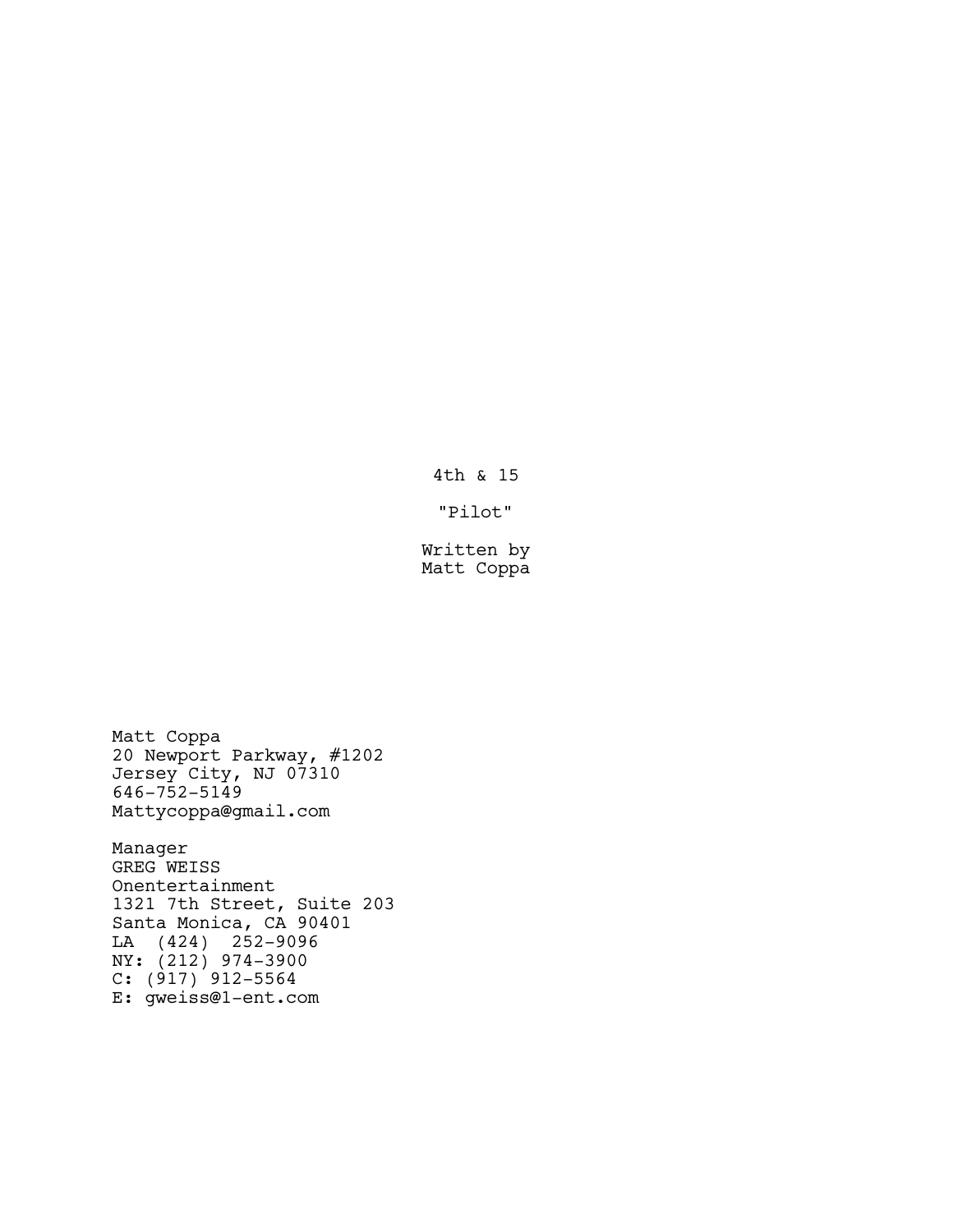FADE IN:

INT. P.S. 283 MIDDLE-SCHOOL AUDITORIUM - DAY

Middle school KIDS of mixed races talk and fool around while sitting in grimy auditorium in Jamaica, Queens. The PRINCIPAL (45), a pudgy and bald man in a suit, walks up to the stage.

> PRINCIPAL Good morning, eighth graders!

Kids continue talking and start snickering.

PRINCIPAL (CONT'D) Before we begin, a quick announcement in preparation for graduation. The superintendent was *very* clear that he won't have the band's equipment replaced again. Now, the main event!

The students chatter and clap.

PRINCIPAL (CONT'D) I promised that we'd have a sports star speak if you sold enough candy bars. You didn't quite make the quota, um, again this year, but you tried and that's what matters. So to celebrate your effort we have New York Knights Punter Chris McCarthy!

The curtain is pulled, revealing CHRIS MCCARTHY (mid 20s) clean cut, tall, with an athletic build. He smiles at a sexy, big-busted woman, CRYSTAL, who is on the side clapping. Chris walks to the center of the stage. It's soon obvious that Crystal and the Principal are the only ones cheering.

KID 1

Boo!

KID 2 What is this doofus doing here?

KID 3 You suck, McCarthy!

CHRIS

Hey, kids! Thanks for having me. (trying to ignore the booing) You know, being a pro football player is a lot like being a student: You have to work hard every day to make sure you're ready for the big game. (MORE)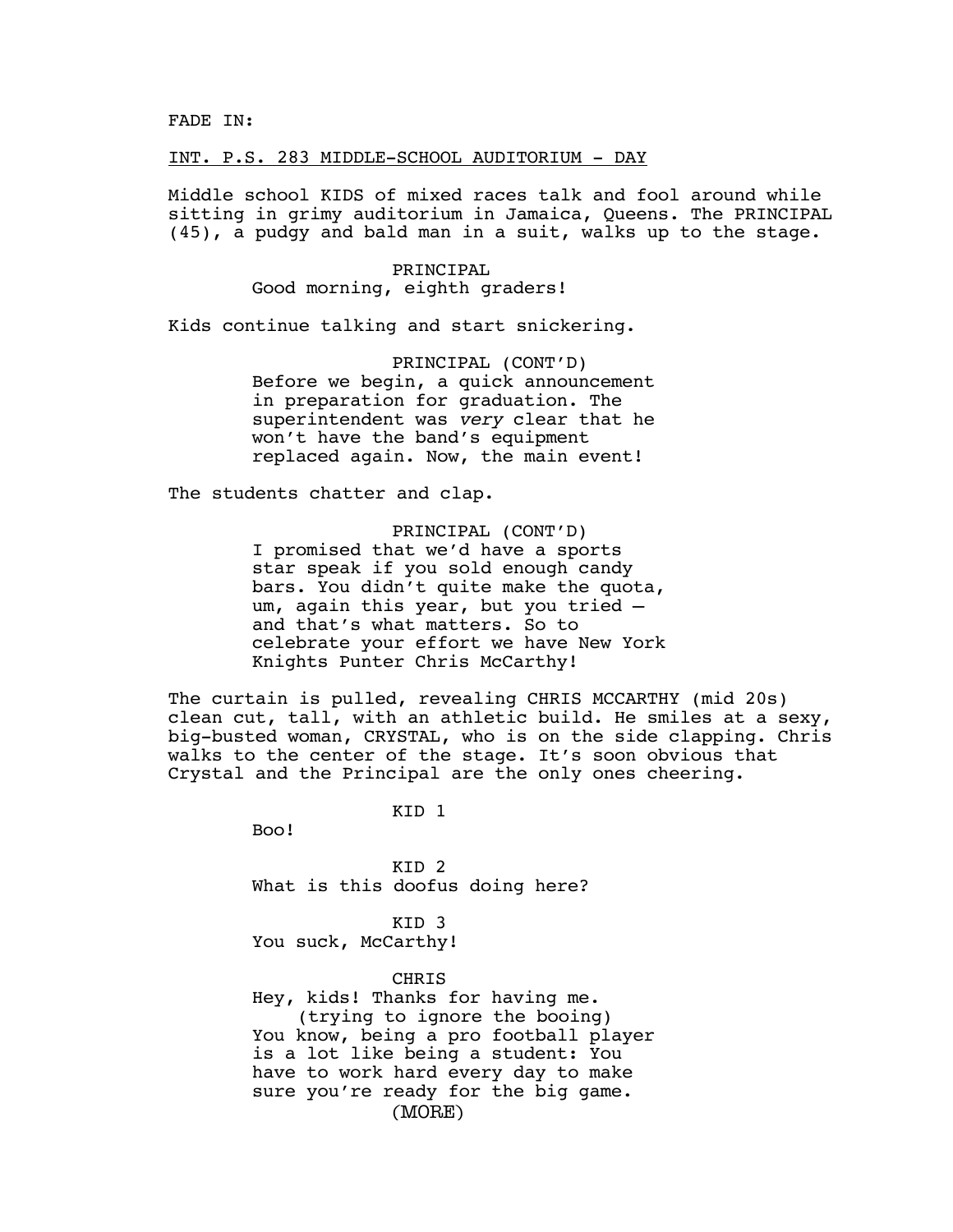CHRIS (CONT'D)

For me, the game is on the field — and for you, the big game is maybe like becoming a lawyer or doctor or a police officer. But if you stay off drugs, listen to your teachers and study, you can accomplish anything.

# KID 1

Boo!

KID 2 You lost the big game, ass-face!

**CHRIS** Wow. Well, the replays of that playoff game against New England don't tell the whole story.

#### KIDS

Boo!

# CHRIS

Hey, I was just trying to get our team in a better position to win, and that's what life really comes down to, kids, taking a chance.

The kids pause their booing.

# CHRIS (CONT'D)

Sometimes, of course, those chances don't quite work out as you hope, but life is a highway, and the only way to get where you want to go is by riding it all night long.

KID 1

Ride this!

# KID 2 Go punt yourself!

The kids escalate their behavior.

# CHRIS

Hey... (to Principal) ...are you going to stop this?

Principal shrugs. Chris stares him down.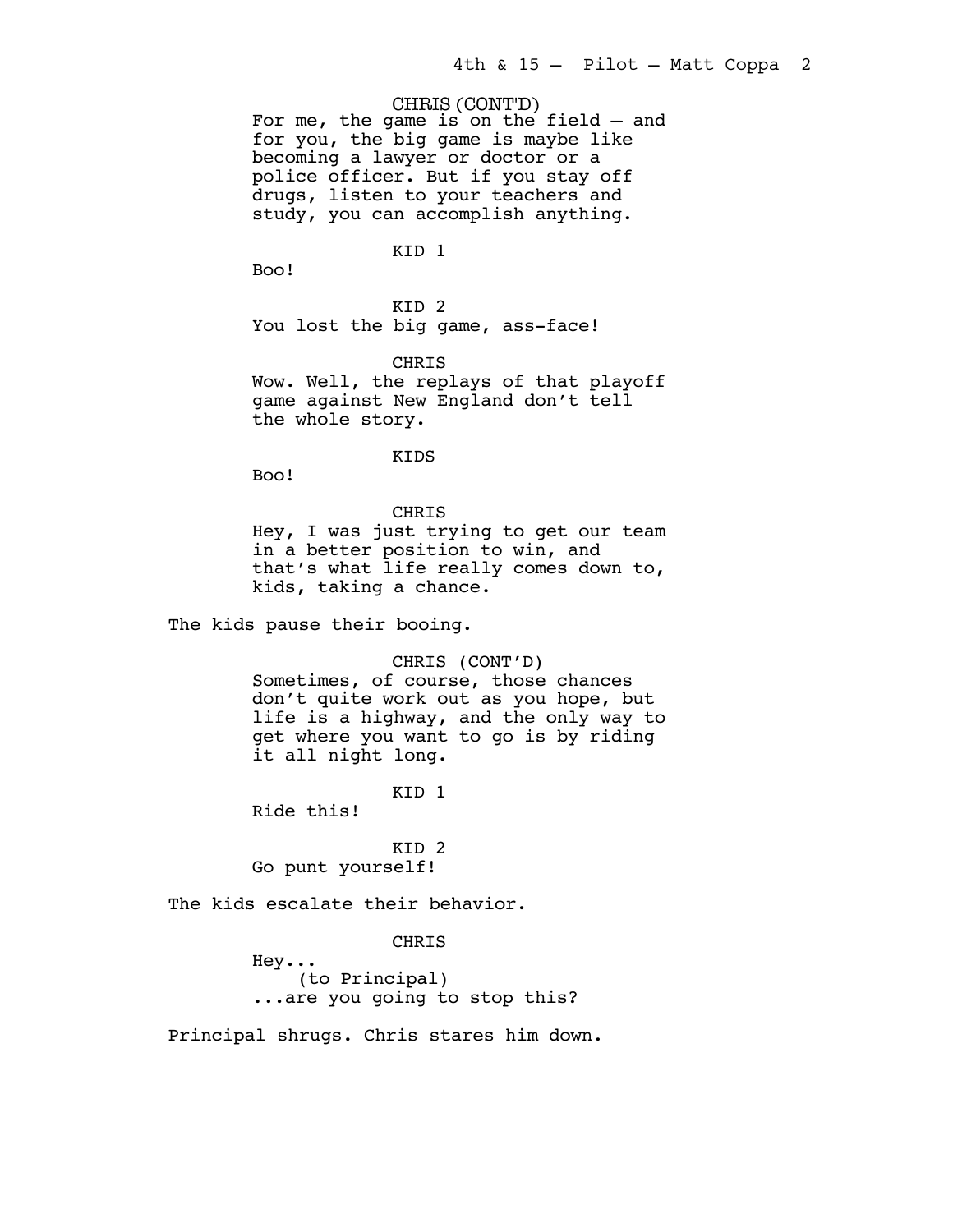PRINCIPAL Okay, that's enough, kids. I think the lesson today is that even if you screw up and a whole city hates you...

# KID 1

He said we were going to be cops!

The kids begin throwing their brown lunch bags and the candy bars they were supposed to sell. An open juice box hits Chris in the head, spraying apple juice on him.

> KIDS Lo-ser! Lo-ser!

Chris dashes offstage toward Crystal. The Principal follows.

CRYSTAL What the hell was that?

PRINCIPAL Sorry about this, but I think you should leave.

CRYSTAL (really irritated) This is not how I imagined my morning after finally hooking up with a UFL player.

CHRIS I didn't think they'd do this again.

CRYSTAL You mean this has happened before?

PRINCIPAL Not exactly. Those were my sixth graders. They were brutal.

CRYSTAL Great job, Crystal — another prince.

Crystal storms off.

PRINCIPAL She was nice.

**CHRTS** She was the sweetest date I've had in months.

Title card: 4th & 15

Opening credits.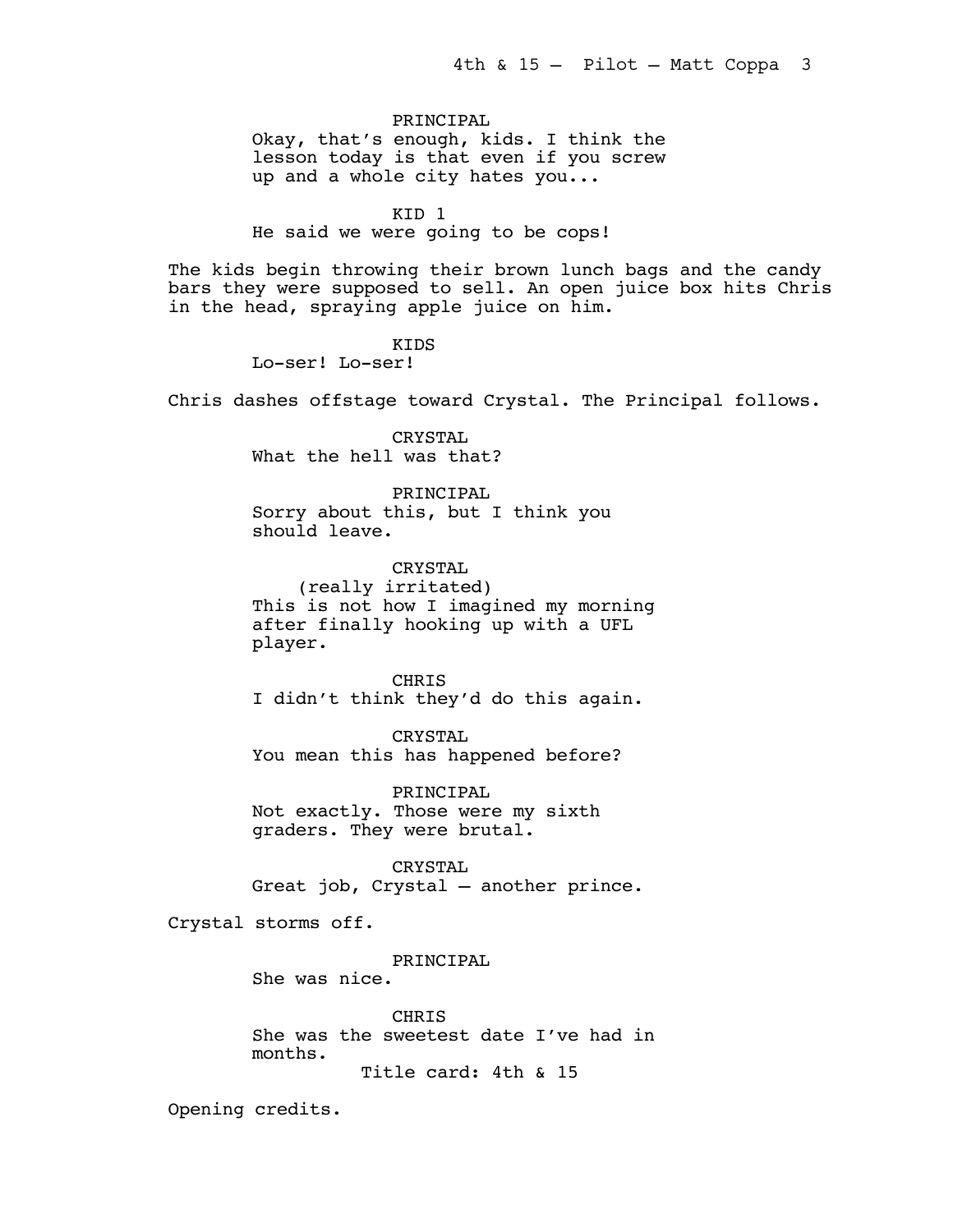# ACT<sub>1</sub>

FADE IN:

INT. CHRIS'S SUV - DAY

Chris is driving and listening to morning zoo style sports talk radio show THE DINGER and THE DUCK while holding an iced coffee rather daintily, with his pinkie pointing out.

> THE DINGER O.S Good morning New York City — and what a lovely day it is, as both of NYC's pro football teams are finishing up their voluntary mini camps and getting ready to start training camp.

THE DUCK O.S. What the heck is the difference between the two? These guys work out all year long anyway, there's no more off-season, like back in the good old days.

THE DINGER O.S. Yeah, when they had to move furniture to earn a living wage to fix their busted spleens?

THE DUCK O.S.

Precisely. (quacking sound effects) Chris gets closer to the practice facility.

> THE DUCK O.S. (CONT'D) So the Knights' new stud, their firstround draft pick, is fullback Matt Stone out of USC. Is he the real deal? Jason from Staten Island, you're on.

### JASON O.S.

Yo Dinger and Duck, first-time caller longtime listener. I was so psyched when we got Stone, he is a friggin beast. All that stuff about him not being tough enough is bull.

Chris eyes his pinkie and adjusts to a more powerful grip on his iced coffee and takes a sip.

> THE DINGER O.S. So you're excited?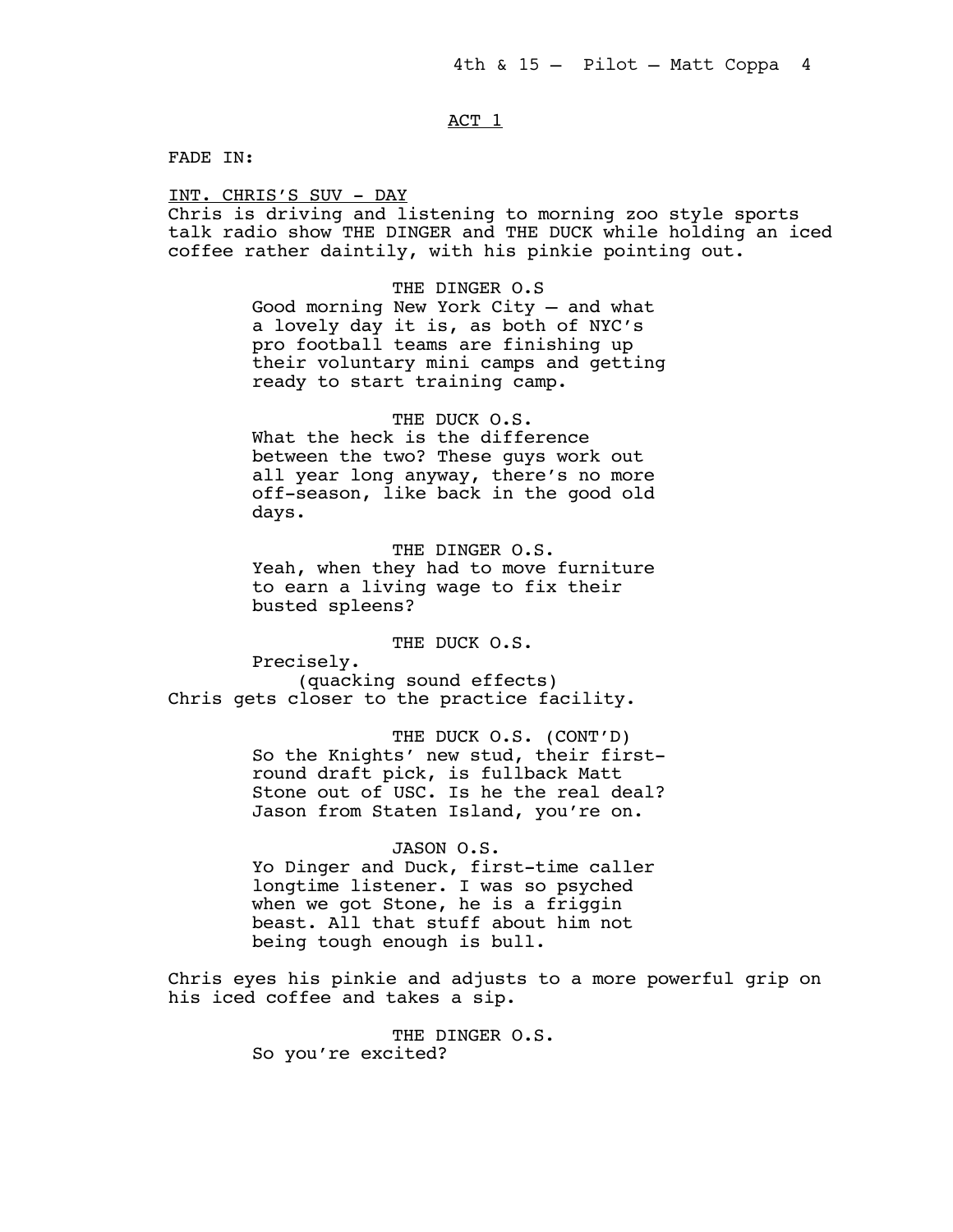JASON O.S. I'm cautiously optimistic. But why is this piece of garbage McCarthy still even on the roster?

Chris chokes on his coffee.

JASON O.S. (CONT'D) My 12-year-old nephew can kick just as far, and he ain't fumbling in the friggin playoffs.

# EXT - GAS STATION - DAY

Chris pulls into a gas station. He spots an elderly woman fumbling with a pump. Chris jumps in to help her out. Her husband, wearing a Knights hat, walks up to them, looks Chris up and down, shakes his head in disgust and spits on the ground. The couple get in the car and drive away.

**CHRIS** 

Really?

# EXT - CAR - DAY CONTINUOUS

Chris answers his phone as he drives into the Knights large training complex. It's his dad ANTHONY (65). Chris talks to Anthony O.S. while entering the building.

# INT - KNIGHTS FACILITY - DAY

ANTHONY O.S Chrissy my boy, ready for training camp? How's your leg feeling?

**CHRIS** Pretty good, Pop. I made sure to ice it before bed last night.

# ANTHONY O.S.

No wonder it's been tight — you haven't stopped training since last season. Everyone needs a break, son.

Chris walks through the heavily trafficked corridors of the building, past a full trophy case and corporate offices.

> CHRIS I can't afford a break. Did you get my last check?

ANTHONY O.S. Yeah, well, your mother and I were thinking about tearing it up.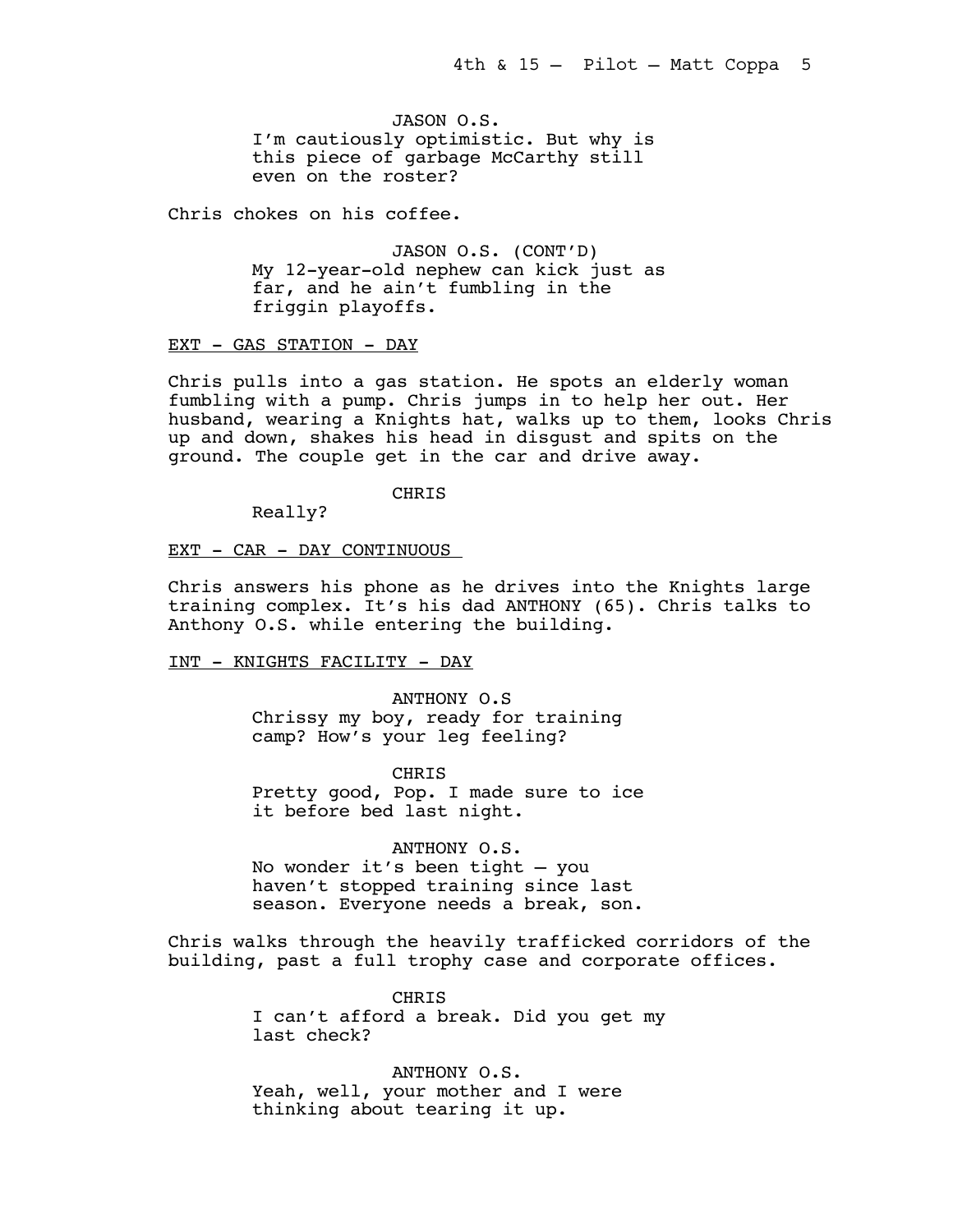# CHRIS

What? Why?

### ANTHONY O.S.

Now, son, you've already given us so much. Heck, if it weren't for you, the bank would've already foreclosed on the gas station. But enough's enough.

Chris walks through security with a sign that reads "Authorized Personnel Only."

CHRIS

Dad, you worked your whole life to own that gas station.

ANTHONY O.S. It's just too much pressure on you.

#### CHRIS

Don't worry about me — just make sure you don't switch the diesel and unleaded pumps again, and everything will be fine.

ANTHONY O.S. Oh boy, that was a doozy.

CHRIS Gotta go work out. Speak to you later...

# ANTHONY O.S.

Wait Chris — do me a favor and check in on your sister. I can't get ahold of her, and who knows what she and that strange friend of hers are up to.

CHRIS

Sure thing. Bye Dad.

# INT - KNIGHTS TEAM GYM - DAY

A huge, hangar-like indoor space with an endless amount of gym equipment next to a full indoor football field.

Series of shots of Chris intensely training: leg presses, squats, sit-ups; punting balls into a net. The gym is packed at first and eventually thins out until Chris is the last one left, sprinting on the treadmill at top speed, dripping with sweat and grunting loudly.

CUT TO: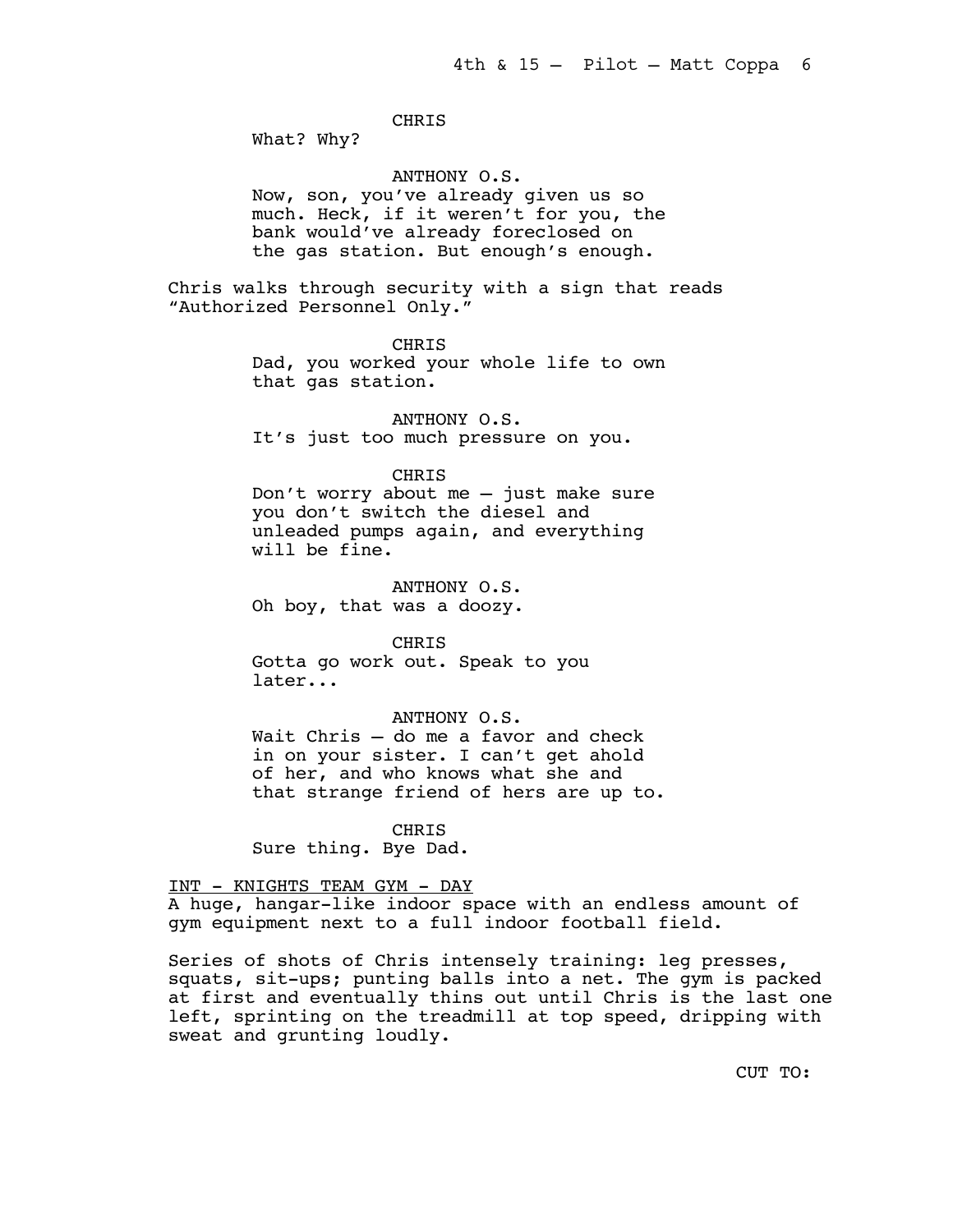INT. HOTEL ROOM BATHROOM - DAY Loud grunting as a well-built young black man, MATT STONE(22), is vomiting into the toilet bowl. The Dinger and the Duck are on the radio. Matt gets up to brush his teeth.

> THE DINGER O.S. So Duck — will fans turn on Stone if his rep for pussyfooting on the field rears its ugly head?

THE DUCK O.S. Oh c'mon, the kid has two college rushing records and hasn't even played a snap of preseason football. Can't he get a break?

THE DINGER O.S. Sure. Let's just hope he doesn't break a nail. (duck quacking sound)

Matt throws up again. O.S. We hear a commotion and then a SCREAM. A figure runs in, shuts off the radio and starts hugging Matt. Matt looks up to see his boyfriend, TERRY ROGERS, (25) a tall, thin male model.

> **TERRY** Oh baby, why do you listen to those jerks? Look at you, they're making you sick again.

MATT I think they know.

**TERRY** They don't know anything. And if they do why's it such a big deal anyway?

Matt exasperated pushes Terry away, heads to the sink and washes his face.

> TERRY (CONT'D) If Doogie Howser can come out and host the Tonys why can't you play football?

Matt stares at himself in the mirror.

MATT How am I going to do this? Everyone's going to find out. All this Mr. Debutante crap — they're halfway there already.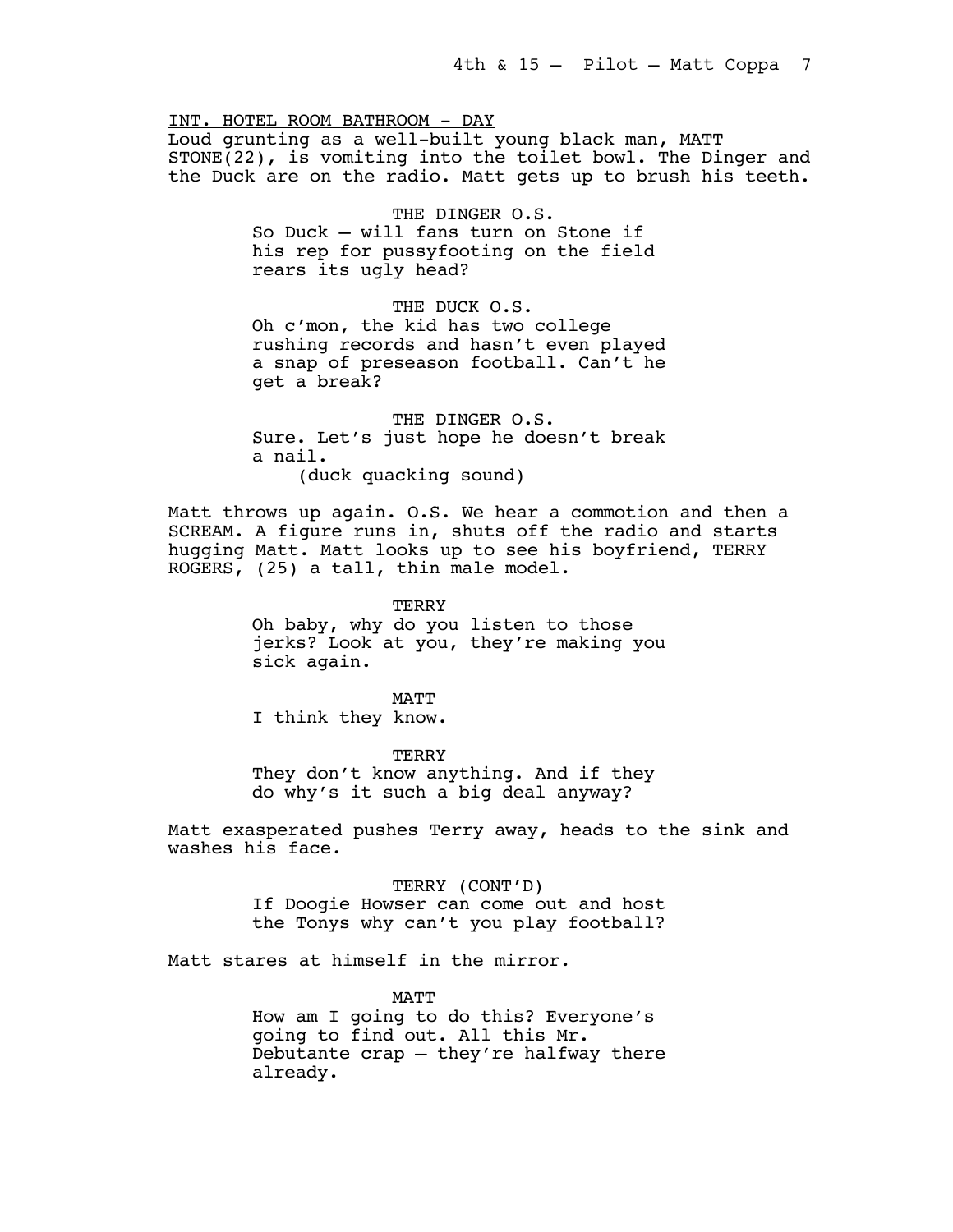# INT. KNIGHTS' LOCKER ROOM - DAY

We open into the Knights high-end locker room packed with players. Some of them have equipment or sweats on, others are in towels. There are several flat-screen TVs. Matt, who is carrying a large box of equipment, bangs into Chris.

#### CHRIS

Hey, watch it!

MATT Sorry. Ryan is making me carry his equipment everywhere I go. Half the time I don't know where I'm going or what I'm doing.

CHRIS Yeah, well... (loud so everyone can hear him) ...be more careful, rook.

Some players snicker, but most just shake their heads.

**MATT** 

Whatever.

Matt begins to walk away and Chris follows.

CHRIS

Hey, man, sorry about that. I'm really bad at pretending to be a douchebag.

# MATT

Not from where I'm standing.

Chris begins to walk away, when Matt stops him.

MATT (CONT'D) I know who you are.

#### CHRIS

Yeah well, I've already heard it all so at least try to be clever.

MATT

Nah man, I transferred to Hamlin High School my junior year. Your picture and trophies were all over that place. You were the QB. What the hell happened?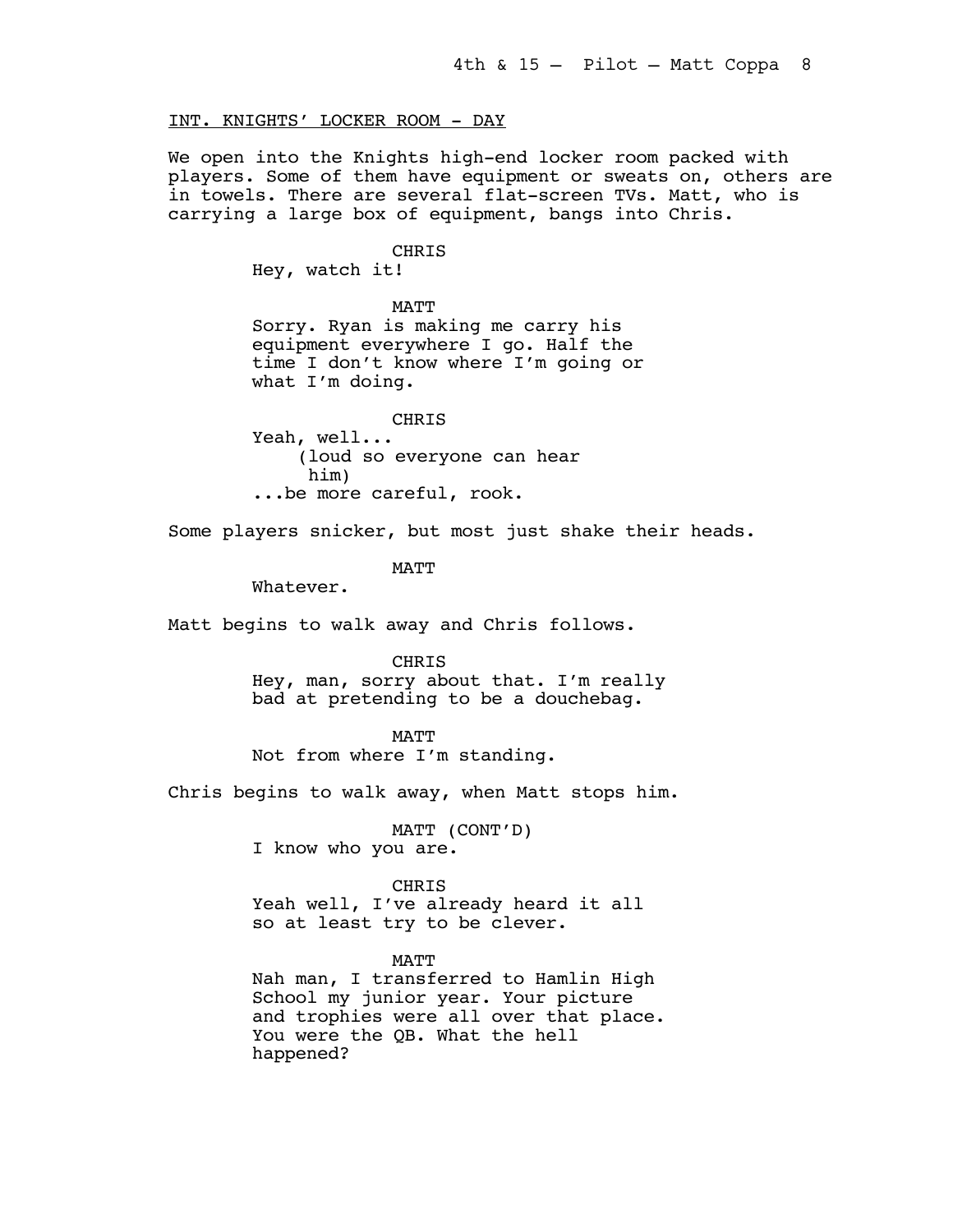# **CHRIS**

Tore the labrum of my throwing shoulder my freshman year in college. I begged the coaches to try me at any other position. Coach Connolly gave me a shot at punter.

MATT

QB to punter?

CHRIS Living the dream.

Two of the veteran players approach Chris: quarterback JAKE RYAN (29), a Tom Brady-esque surfer dude and MAX PRESSURE (30), an intimidating black linebacker.

#### JAKE

Hey, punter, why don't you short-bus special-teamers leave the offensive rookies to players on the actual offense, okay?

#### CHRIS

Sure, Jake. (beat) Hey, great practice today. Like the little subterfuge on the play action.

JAKE

No comprende Espanol, jackass.

#### MAX

And while you're at it, stay away from the defensive guys too. They got enough crap to worry about without having to deal with you and... (snarls) ...your world of garbage.

# CHRIS

I get it guys, but we're about to start a new season. In the interest of the team can't we bury the hatchet? How's about we grab some drinks after practice tonight? I know this great new club, it's called Karma.

# MAX

(snickering) Can't, got church group.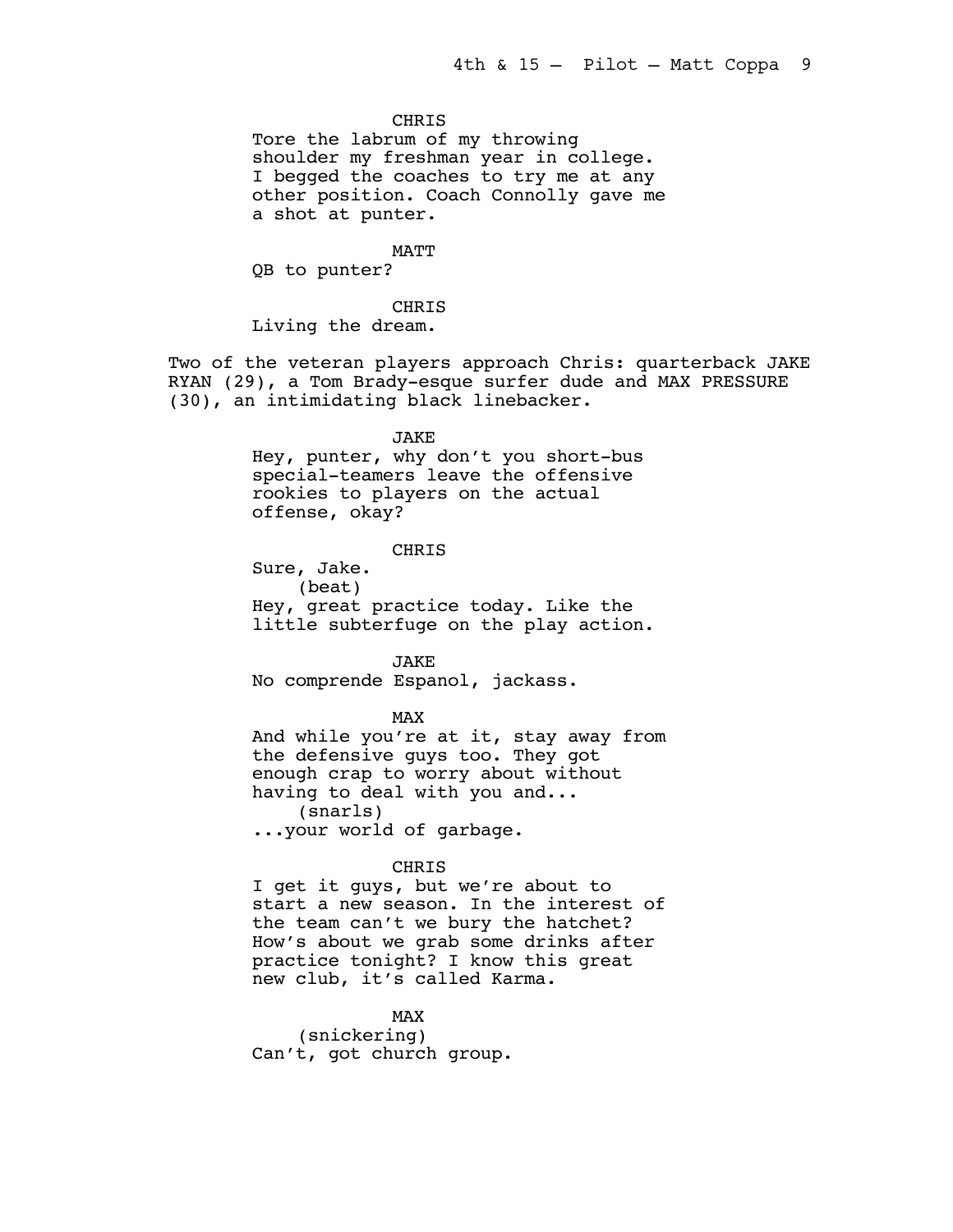JAKE

Yeah, punter, I've got Max's church group too.

CHRIS You guys go to the same church?

MAX

What, a black man and a white man can't go to the same goddamn church?

CHRIS

No, no! I just didn't take either of you guys for being very religious. Especially when we were hanging at Satin Dolls last season.

JAKE

(to Matt) Dude! What the hell are you still doing here? Go clean my locker when I tell you to clean my locker.

Matt walks off.

MATT

Man, how long is this crap gonna...

One of the other players turns up the TV. It's showing a *SportsCenter* preseason special on the Knights. You can hear a DEEP VOICED BROADCASTER in the background while scenes play out on the screen. When Chris sees this, he looks horrified.

> DEEP VOICED BROADCASTER With the third-ranked defense in the league, led by all-pro linebacker Max Pressure, and the league's leading passer Jake "The Black Mamba Snake" Ryan, scoring almost as many touchdowns as supermodels, the Knights looked like the team to beat. But did we mention special teams?

Chris looks like he's about to cry.

DEEP VOICED BROADCASTER (CONT'D) Flashback to the AFC Divisional game. The Knights are up by one against hated division rivals, the New England Whales with 28 seconds to go. Then punter Chris McCarthy took the field.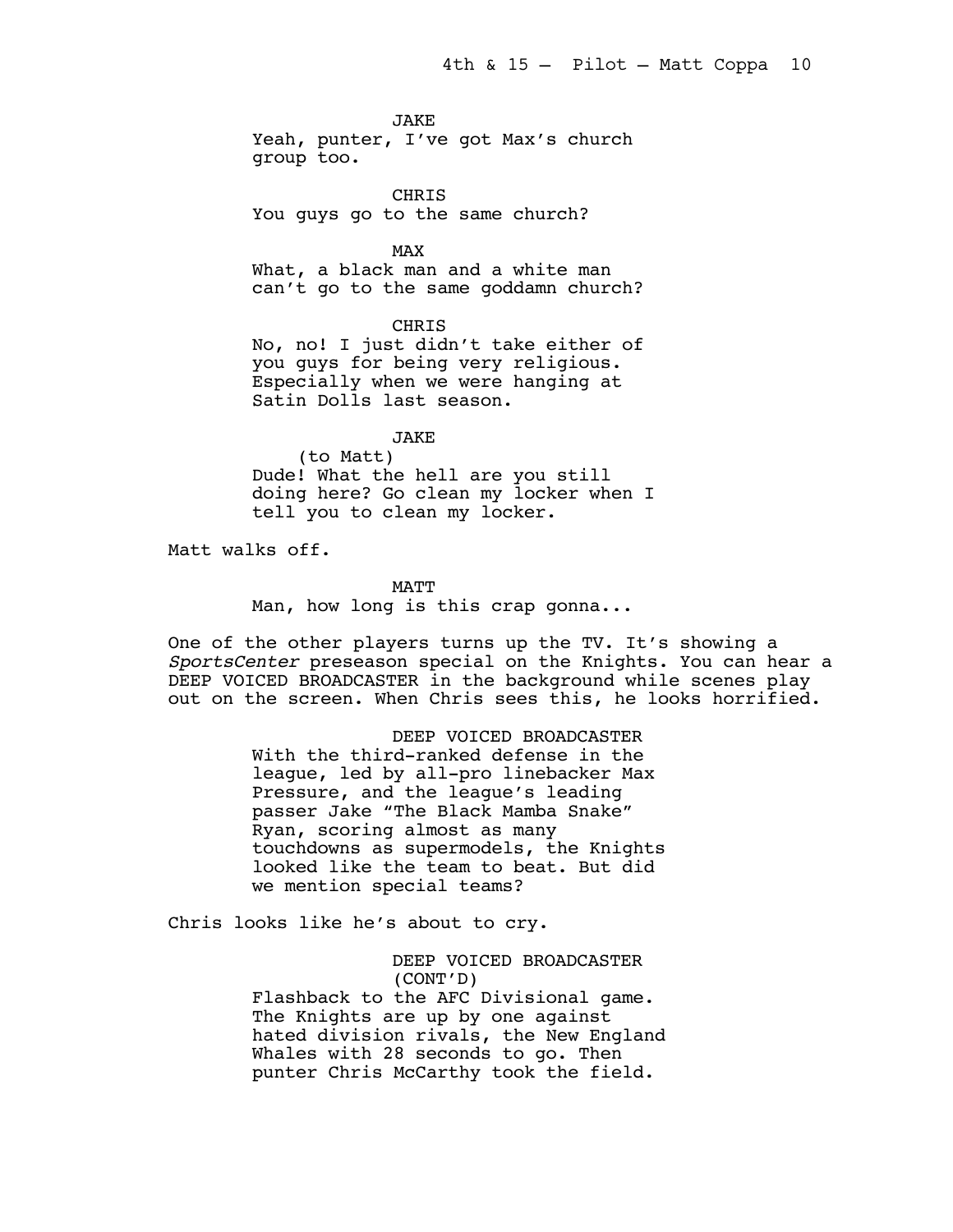The TV screen cuts to the game, and the announcers from the original broadcast are heard in the background.

> ANNOUNCER 1 O.S. To punt on 4th down and 5 from the Knights' own 35-yard line. The snap is good. He's got the ball... (beat) ...wait, what's he doing? Oh, my God, he's faking a pass and running with it. McCarthy's tackled, and the ball is loose! Whales safety Thomas picks it up, and he's got nothing but daylight. He's gonna run it in for a touchdown! Oh, sweet Mary Jane!

ANNOUNCER 2 O.S. If coach Johnson called a fake there, it would go down as one of the worst play calls ever.

Shot of Coach Johnson jumping up and down and screaming at Coach Connolly, who vehemently shakes his head.

> ANNOUNCER 1 O.S. I think it was a busted play. I've never seen Johnson so livid before. Now he's screaming at McCarthy, who looks like a deer in headlights as his college mentor Kevin Connolly stands by, shaking his head in disbelief.

INT. LOCKER ROOM - CONTINUOUS

Chris holds back tears while the other players, team doctors and even towel boys shoot him looks of disgust. Special teams COACH CONNOLLY (mid 40s), a funny-looking, middle aged guy with an obvious hair piece walks in.

> COACH CONNOLLY McCarthy — Coach Johnson's office.

JAKE Looks like it's time to start learning Rugby cause your ass is grass... (In a bad Australian accent) Crocodile Choke-ee!

Chris stoically walks past everyone in the locker room who snicker and give him dirty looks.

END OF ACT 1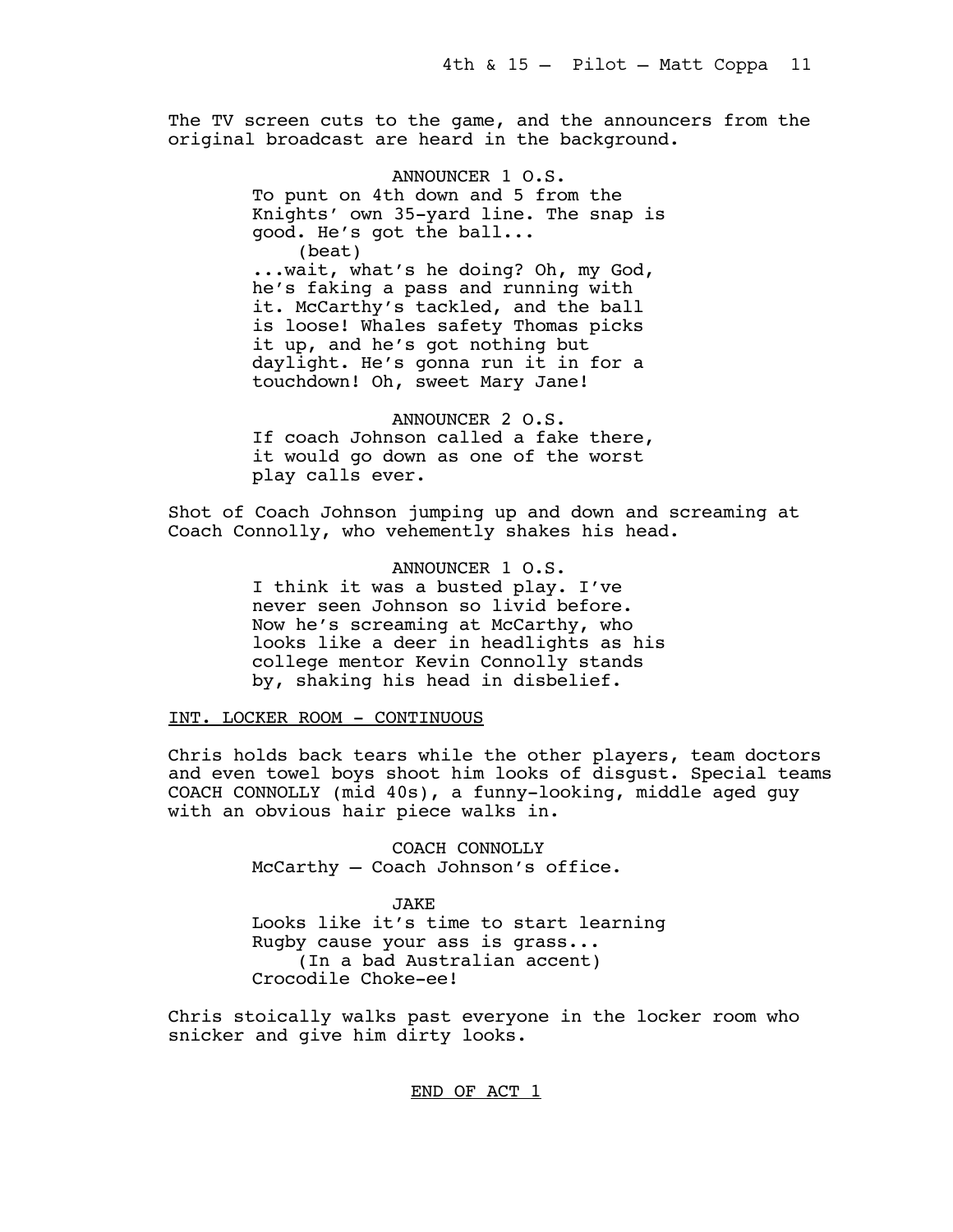# ACT 2

FADE IN:

INT. COACH JOHNSON'S OFFICE - DAY

Knights Head COACH ERNIE JOHNSON (late 40s), black, middle aged but still physically imposing. He's sitting at his desk, talking on the phone. He motions for Chris to sit down.

> CHRIS Coach, you wanted to see me?

> > COACH JOHNSON

(to the phone) I don't care, Marybelle, if the mower's not working, it's not cause-a me. That dang fool Alton was the last to use it. (beat)

I know he's my son too, but you're the one who lets him play all those damn video games. I was out busting my ass at two-a-days getting ready to play pro football when I was his age. We got to fix it or the lawn is going to be overrun with crabgrass, and I'm not gonna allow that. Now leave me alone, woman, I got half this damn city about to whip me witta strap.

Coach Johnson slams down the phone.

COACH JOHNSON (CONT'D) That Marybelle's gonna make my brain bits explode.

CHRIS Listen, Coach, I...

COACH JOHNSON What? Almost single-handedly poopdecked this entire organization?

Coach Johnson lights up a cigar and leans back in his chair.

COACH JOHNSON (CONT'D) Of all the stupid, unprofessional reactions to a pressure situation... (beat) I'm almost speechless. (MORE)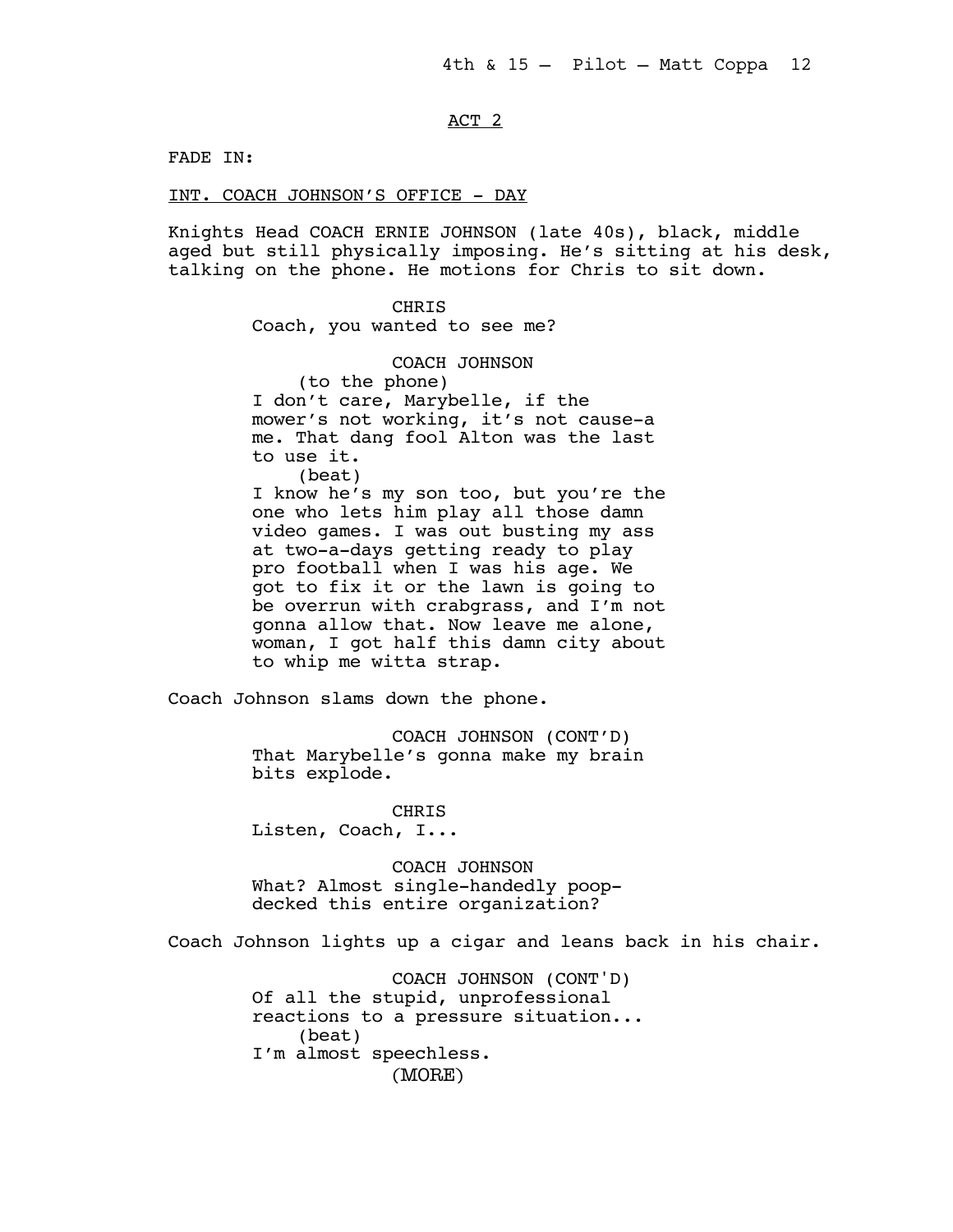You wanted to clinch the game and be the hero — instead, you screwed the pooch and started dry-humping the goat until you shit youself. COACH JOHNSON (CONT'D)

Coach Johnson walks over to a rack of weights and starts doing dumbbell curls.

#### CHRIS

Coach, I just wanted to again say how sorry I am about all this. I know I screwed up, but I've been working my butt off all off-season — and if you give me another chance, I swear to you, it will never happen again.

# COACH JOHNSON

Wah! (beat)

You sound like a baby with a two pound diaper. Here's the deal. Ownership feel we need more depth at the position, so we're bringing in two guys to compete for your spot. I said to 'em, "Depth at punter? How many we need, eight?"

# CHRIS

Who?

# COACH JOHNSON

One of em's this rugby kid from Australia. Think his name is Stowe or Crowe or some such thing. He's never played real football before but he's a freaka nature.

#### CHRIS

Does this mean I'm getting cut?

#### COACH JOHNSON

Lots of fans never want to see your ass again. But I still have some pull here and we're keeping you as insurance. If I was you, I'd go and clean Coach Connolly's house, car, shoes, pool, dog, hamster, whatever, for sticking up for your ass.

Coach Johnson walks back to his desk and resumes smoking his cigar.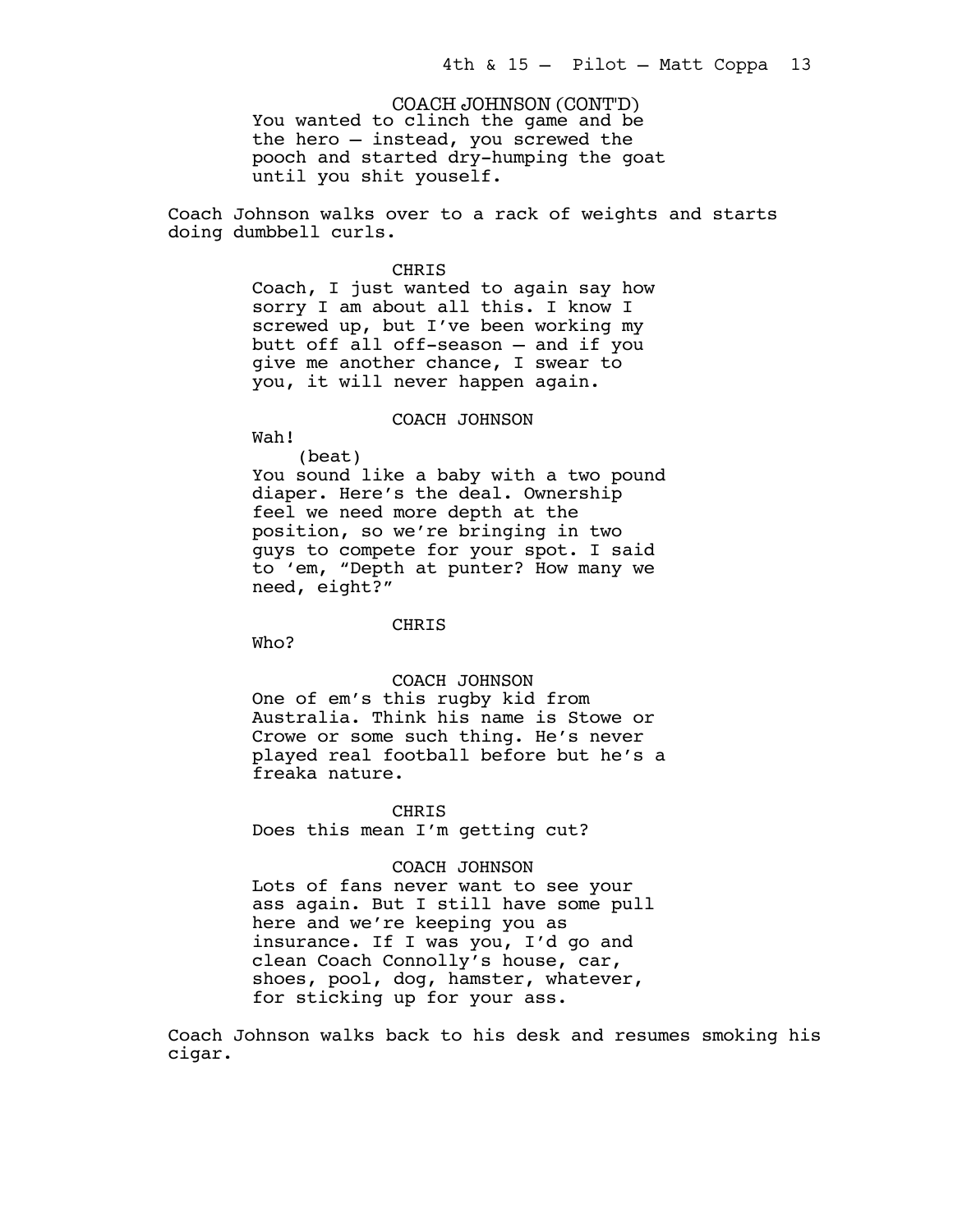COACH JOHNSON (CONT'D) But I'm not running some sort of doggie daycare where everyone gets a treat for a piss in the grass and a dump in the doodie bag. You're gonna have to earn your spot. And you're going to have to convince me that you're not going to fold like a Guatemalan maid in a ho-motel when all we need is a damn punt!

# CHRIS

I understand. Thanks, Coach.

Chris gets up and begins to leave.

COACH JOHNSON

I didn't dismiss you yet, possum puss! (beat) Chris, I know what you've been through. Fans harassing you. Columnists talking smack. Heck, half the team calls you Pussy McGee. That's your penance. But, at least for now, you're a goddamn UFL player, act like it. Someone talk poop to you, you get up in their grill and tell 'em you're gonna punt their damn balls through their chest. Stop acting like Deputy Droopy Snoopy and start acting a man. Feel me?

CHRIS

Yes, sir.

COACH JOHNSON Now, get the hell out of here or else you'll be managing a car wash for the rest of your life.

# INT. CHRIS' APARTMENT - DAY

Chris is doing yoga in his small apartment in Hoboken, N.J. It's a messy bachelor pad. The doorbell rings, and Chris opens the door. Standing there is his older sister ROB (26), AKA Roberta. She has long black hair and is very pretty in a tom-boyish way. She's holding a large duffel bag.

> CHRIS Sis! What are you doing here? Come in!

They hug emphatically and she enters the apartment.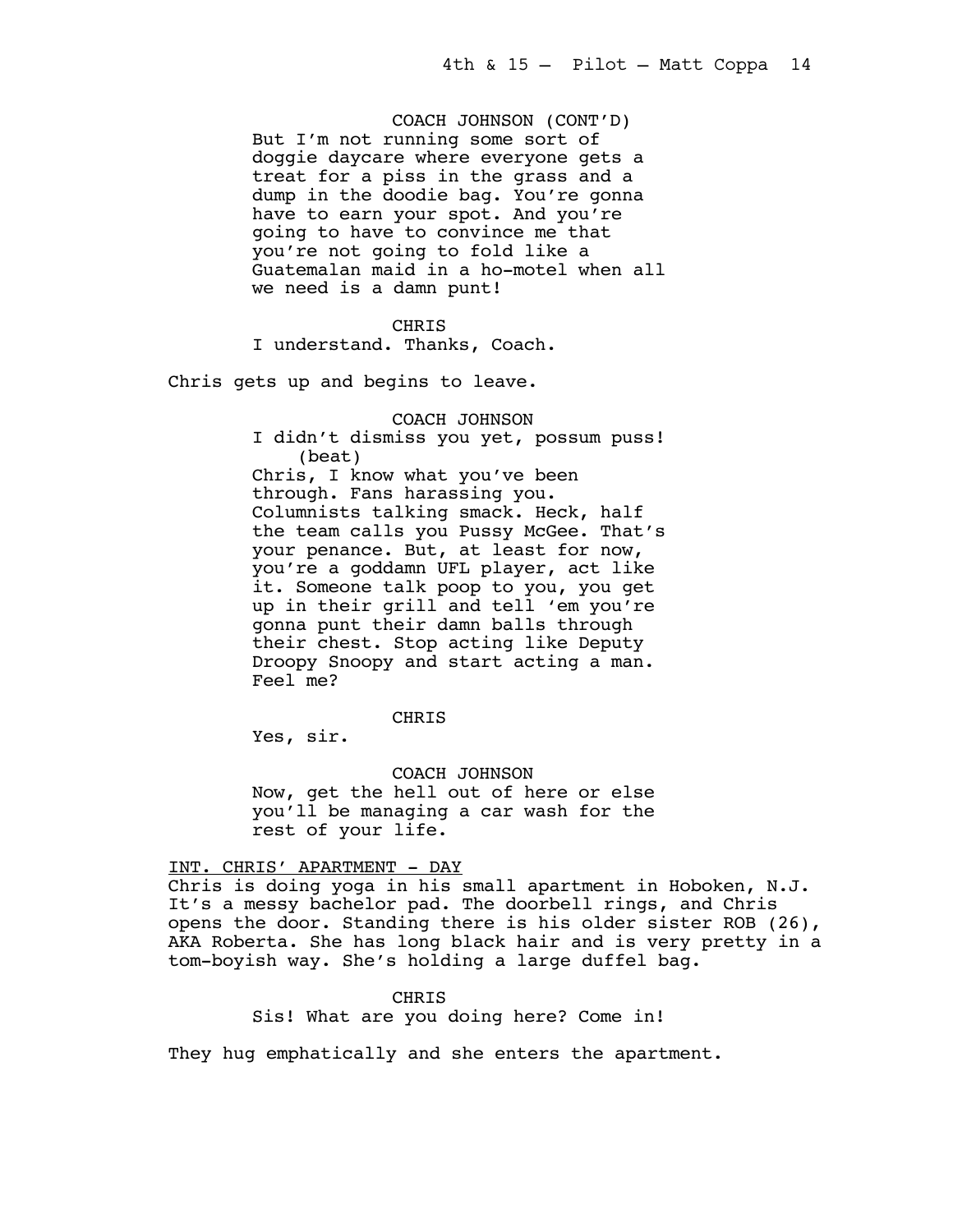ROB

Good to see you, broheim. I was just in town and wanted to stop by, see if I could hang for a few days.

CHRIS Totally! Come on in. What's with the bag? What, did Sheila leave you?

Chris laughs. Rob looks down, embarrassed.

CHRIS (CONT'D) Oh crap, she left you?

ROB Actually, I left her.

CHRIS

But what about your house, and all those softball trophies?

#### ROB

She brought home a baby juice baster and I bugged out. So, mind if I stay here for a few days until I find a new place?

CHRIS

Of course, stay as long as you want.

They walk into the kitchen and pop open beers.

ROB

You sure? I don't want to be a distraction. I know you have a lot on your mind and you need to focus.

CHRIS Hey, to be honest it's been real tough — and to have you here...

ROB Are you losing your job?

# CHRIS

Probably.

ROB Can't you play somewhere else?

CHRIS My agent almost dropped me. He literally said my name is mud throughout the league.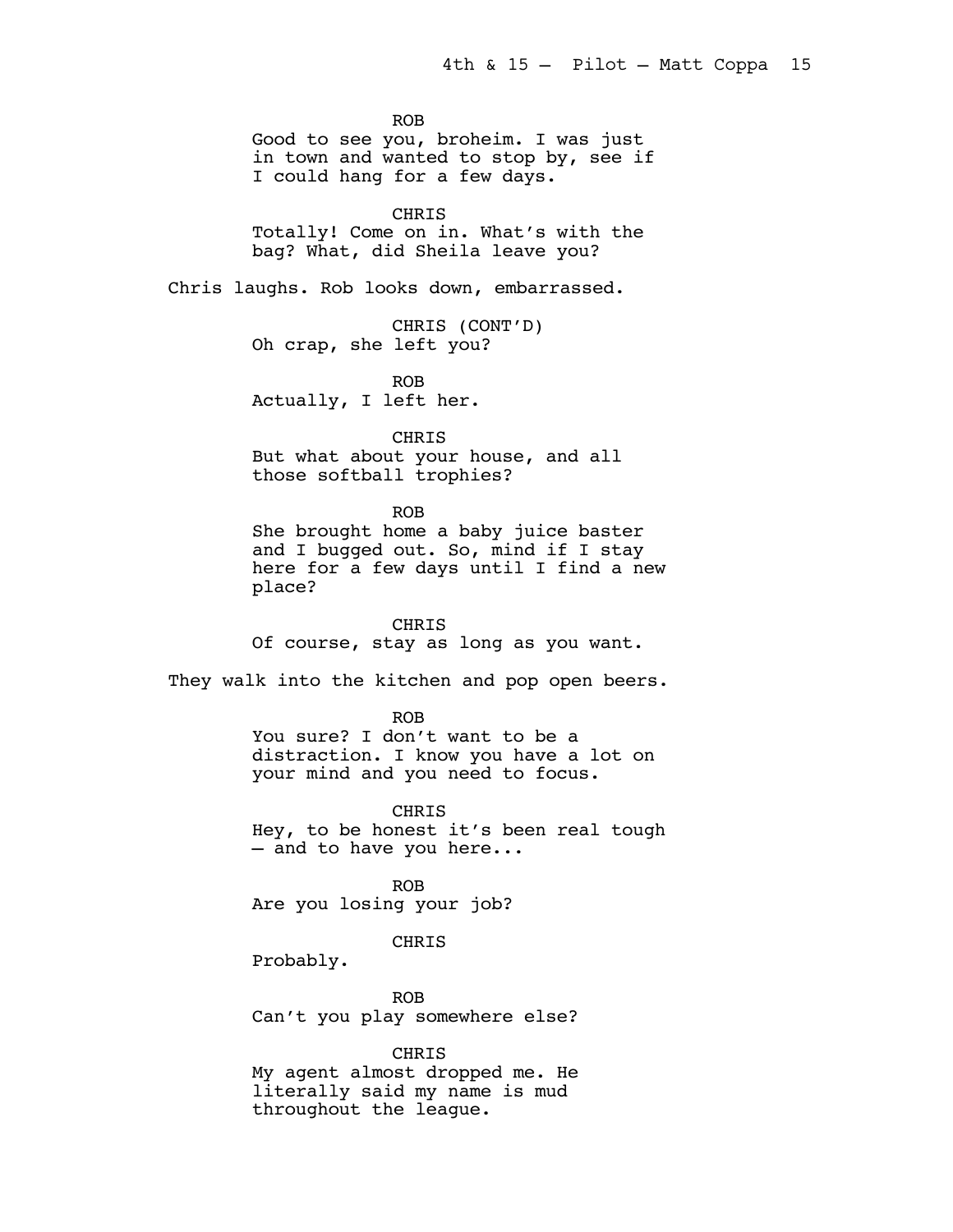ROB He said that?

CHRIS

He texted it.

ROB

Ouch.

CHRIS The only thing even keeping me here is Coach Conolly.

ROB

So what if you're out of football? You have a college degree — you can get a job doing anything.

# CHRIS

I was a friggin Eastern European History major and never held a real job in my life. I'd be lucky to get a substitute gym-teaching gig back home.

ROB Doubt that, they're really cutting down over there. You know Carol Schulz?

CHRIS The sexy redheaded cheerleader?

#### ROB

She's been FaceBooking me a lot since she lost her job at the high school.

CHRIS You screw her too?

ROB That's not the point.

# CHRIS

Right, the point is that not only did I lose out on the cutest girls to my sister, but I'm gonna be out of football with zero prospects — and Mom and Dad will probably lose the gas station without my help.

#### ROB

Whoever said it was your job to take care of the whole family?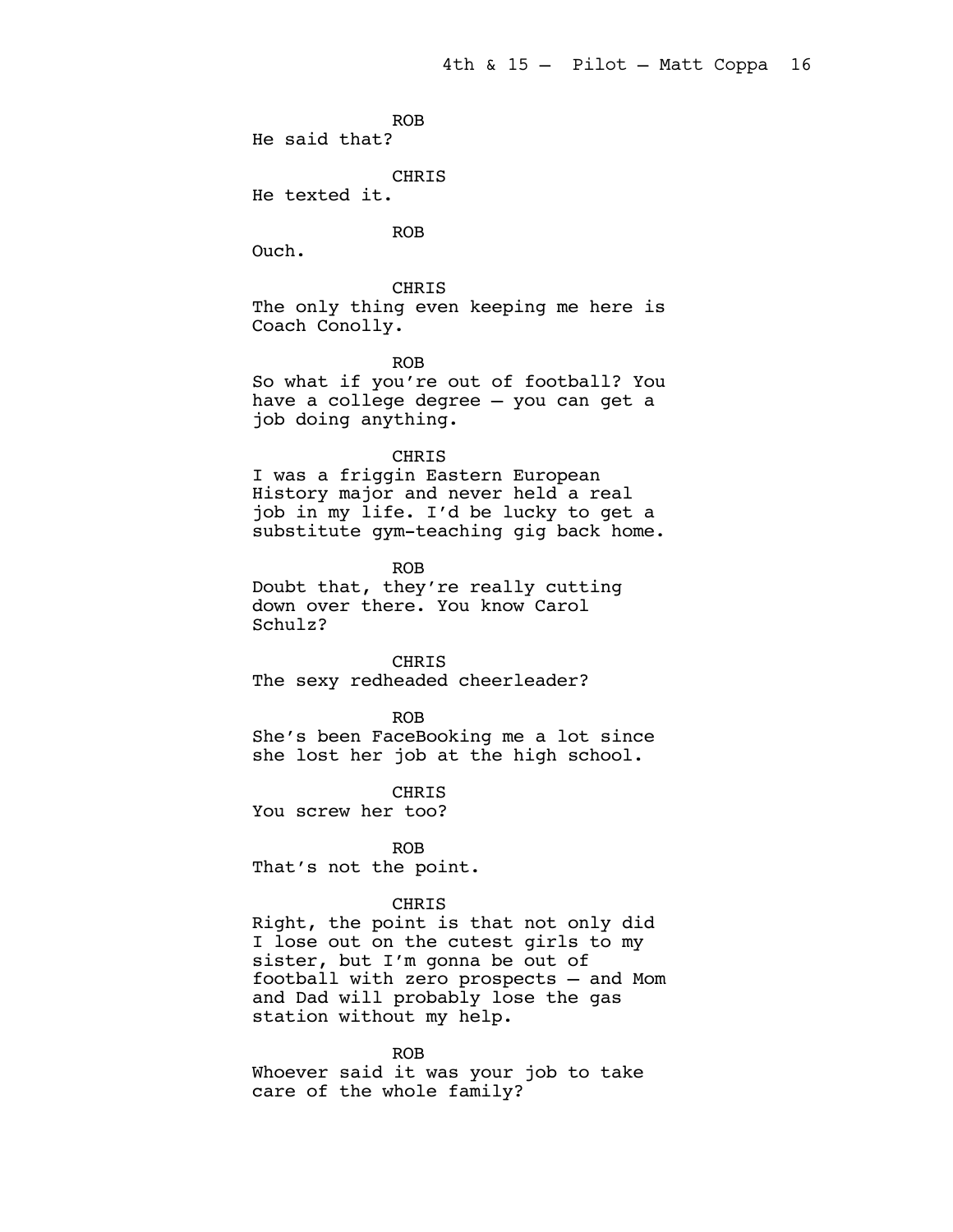# CHRIS

You did. Remember calling me from Burning Man?

ROB I did a lot of mushrooms back then.

#### CHRIS

C'mon, let's go grab some drinks. I know this great new club with tons of babes I'm sure you can tempt to come over to your side of the, you know, playing field.

ROB

You guys must get a ton of tail from those UFL groupies, huh?

# CHRIS

(beat) I try.

ROB

OK, Mr. Bashful. But it's been a while for me, so don't worry if I can't keep up. The only thing I know about girls these days is they like to text each other and are into archery.

CHRIS

Rob, considering you're a girl, I'm sure you'll have something to talk about. Also, I think you mean *The Hunger Games*, and you're describing 14 year-olds.

CUT TO:

# INT. KARMA CLUB - NIGHT

Chris and Rob enter the trendy Karma Club. Rob is dressed up, at least for her, wearing tight jeans and a feminine top. She notices a group of scantily clad women looking at their cell phones, texting. She smirks.

> ROB Wow, I'm way out of my league here, little bro.

CHRIS Before you met Sheila, you hooked up with sexy ladies all the time.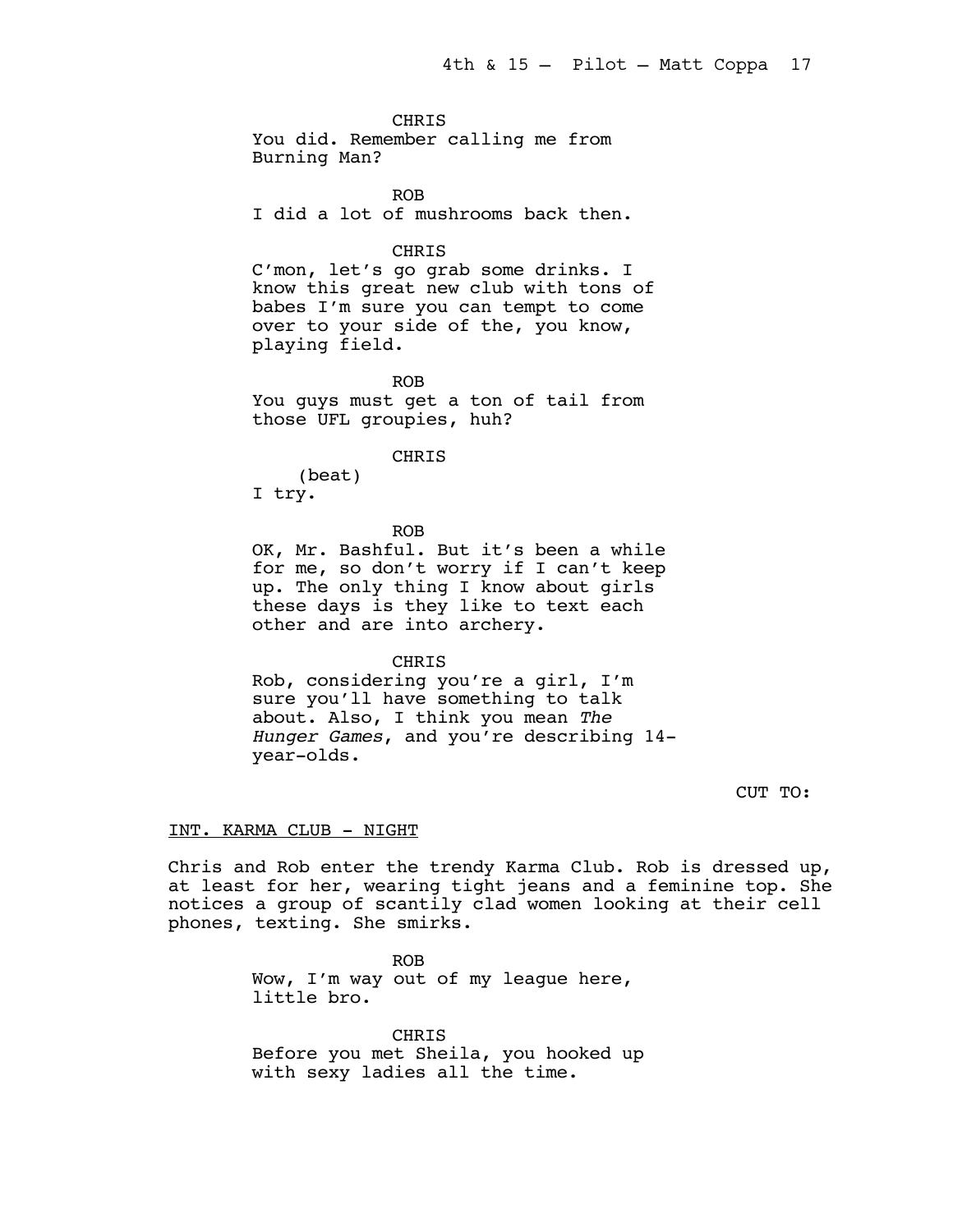ROB That was when chicks making out with other chicks was the cool thing to do at a bar. Now I have to compete with metrosexual meatheads. INT. KARMA CLUB - LATER IN THE NIGHT After several drinks, the siblings are now at the bar talking with two beautiful women wearing trendy outfits. WOMAN 1 I can't believe you're an actual pro football player! That must be so dangerous! CHRIS It can get a little hairy when they come at you, but if you time your plays right, you'll be fine. It's all in the leg. WOMAN 2 What position do you play? **CHRTS** I'm the kicker. WOMAN 1 Like field goals? CHRIS No, I punt. I'm the punter. WOMAN 1 A what? CHRIS A punter. When my team's offense fails, and we need to give the ball to the other team, I'm the guy that comes in and kicks it back to them. It's a very important position. WOMAN 2 So you come in when the team screws up? **CHRTS** There's a lot more to it. You have to

> WOMAN 1 Do you make, like, \$5 mil. a year?!

angle kicks properly.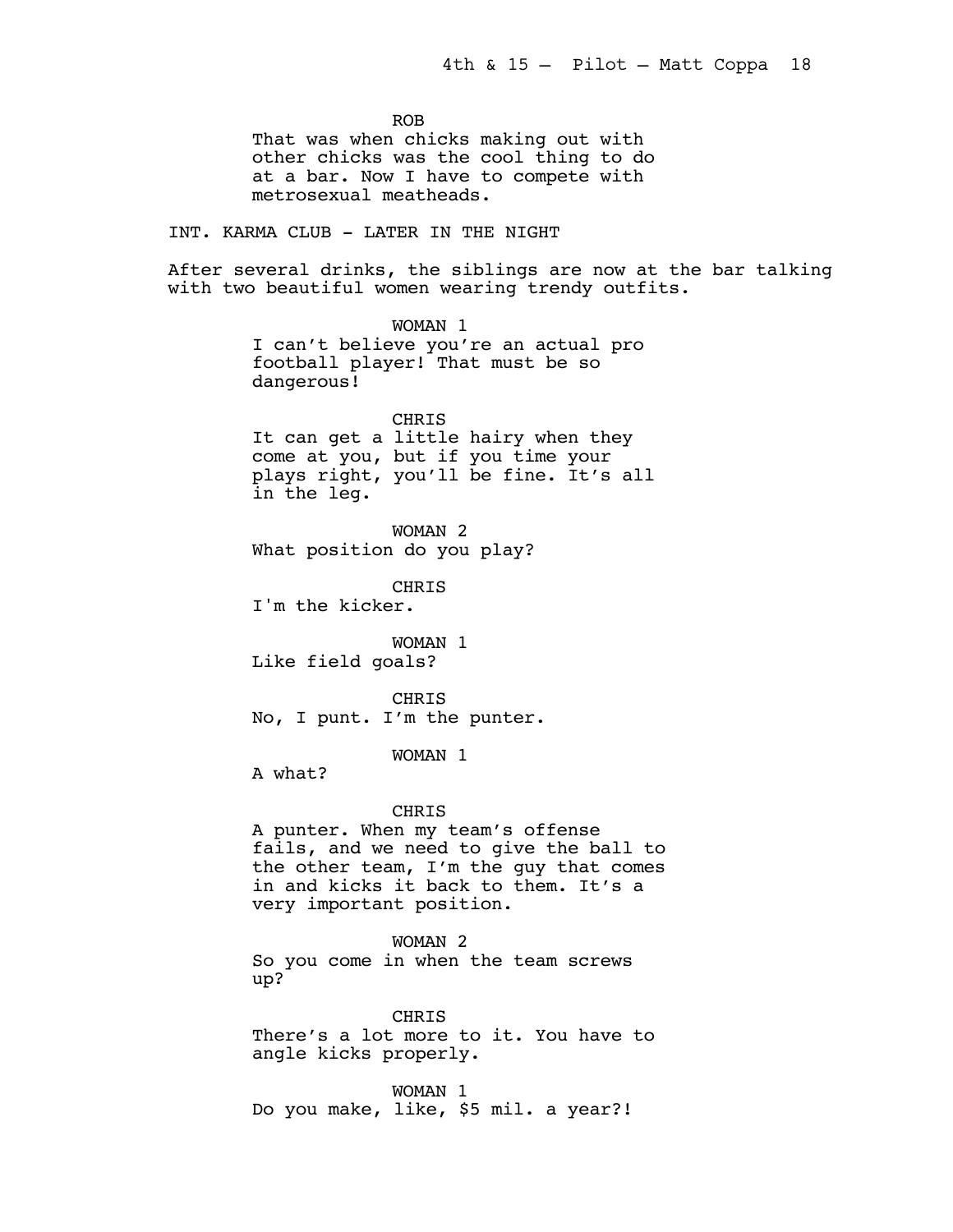CHRIS

Not quite, I'm pulling down about \$300K., plus a bonus if I make the Pro Bowl.

The girls giggle.

WOMAN 2

Yeah, right, that's what my doorman makes. Really, how much do you make?

CHRIS

That is what I make.

WOMAN 1

Oh, well I bet you have endorsements and commercials, like for Nike or Under Armour, right?

### CHRIS

I did a back hair razor commercial on the radio last year, but they didn't renew.

# ROB

(interrupting) What he means is, he doesn't want to sell out like some of the other guys, so he turned down a bunch of offers. But he's got something cooking now, he just can't talk about it yet.

WOMAN 1 Are you his manager?

CHRIS She's my sister.

The girls whisper to each other.

WOMAN 2

We have to go use the bathroom.

## CHRIS

We'll be right here.

The girls leave. Rob stares at Chris.

CHRIS (CONT'D)

What?

ROB Your rap is horrendous.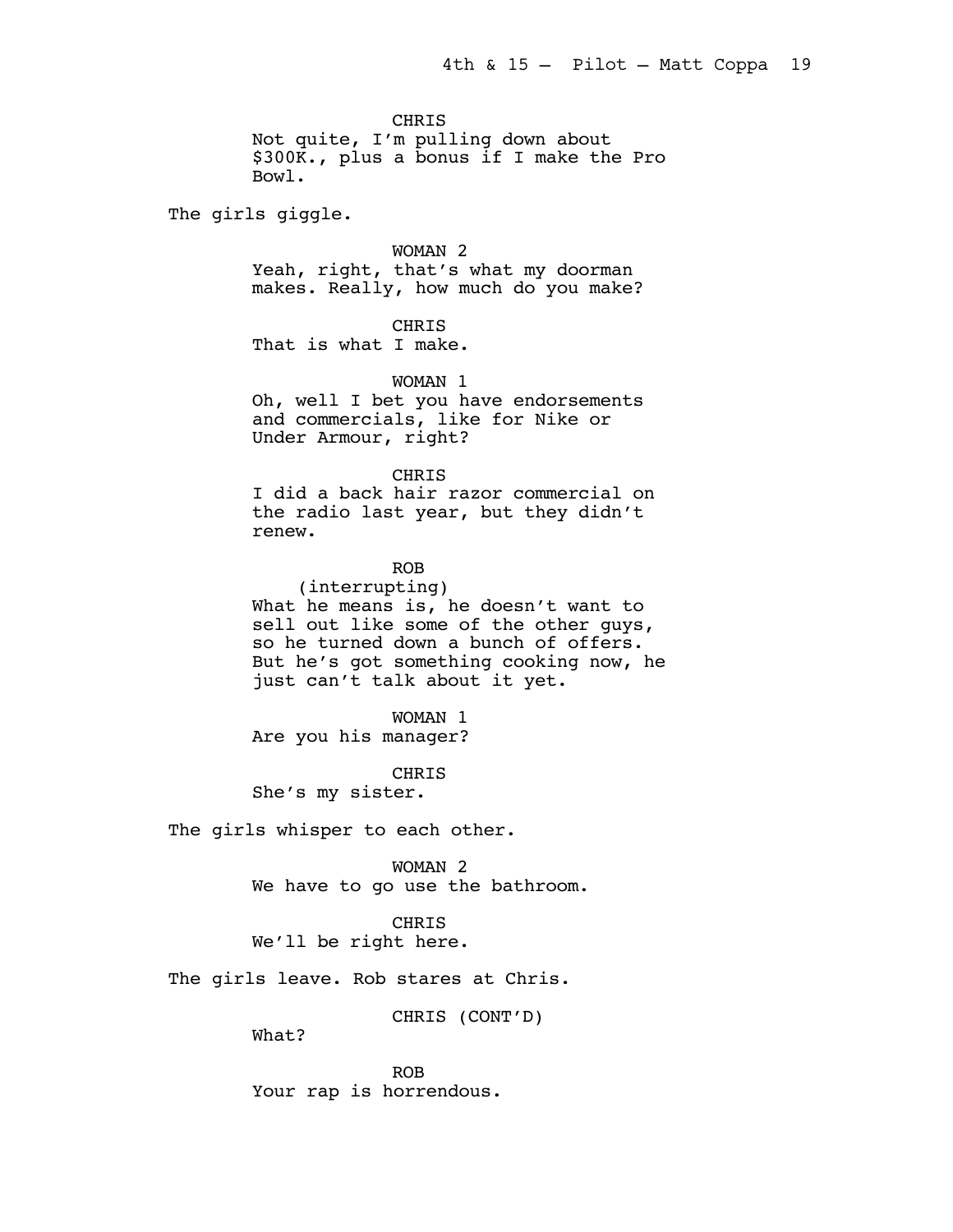## **CHRTS**

Hey, I've tried lying and hyping myself up, but I always freak out. I get into really deep mental crap, like "Does this girl just like me because of what I do?" "What do I care anyway, don't I just want to get laid?" "Do I just want to get laid?" Then my face flushes. I don't want to pretend to be something I'm not.

ROB Aw, that's really gay — sweet, I mean sweet. But we're going to have to work on how you deal with pressure.

CHRIS Watch, those babes will be...

CUT TO:

# INT. KARMA CLUB VIP AREA - CONTINUOUS

Max, Jake and a few other teammates are behind a roped-off section guarded by a large BOUNCER. The girls who just left Chris and Rob are being escorted in by Max. Max begins to grope Woman 1 as Chris and Rob look on.

> ROB Hey, aren't those some of the guys on your team over there?

CHRIS Um, yeah, I guess.

ROB Well, let's go over there!

CHRIS (hesitant) Hey, let me just go take a quick leak.

INT - KARMA BATHROOM - NIGHT Chris is washing his hands when he hears a rumbling in one of the stalls. Out walks Terry who flashes Chris a flirty smile and exits the bathroom. Chris begins to walk out just as Matt leaves the same stall Terry was in. They stare at each other.

> MATT What's going on, punter man?

CHRIS Nothing, Matt. Having a good time?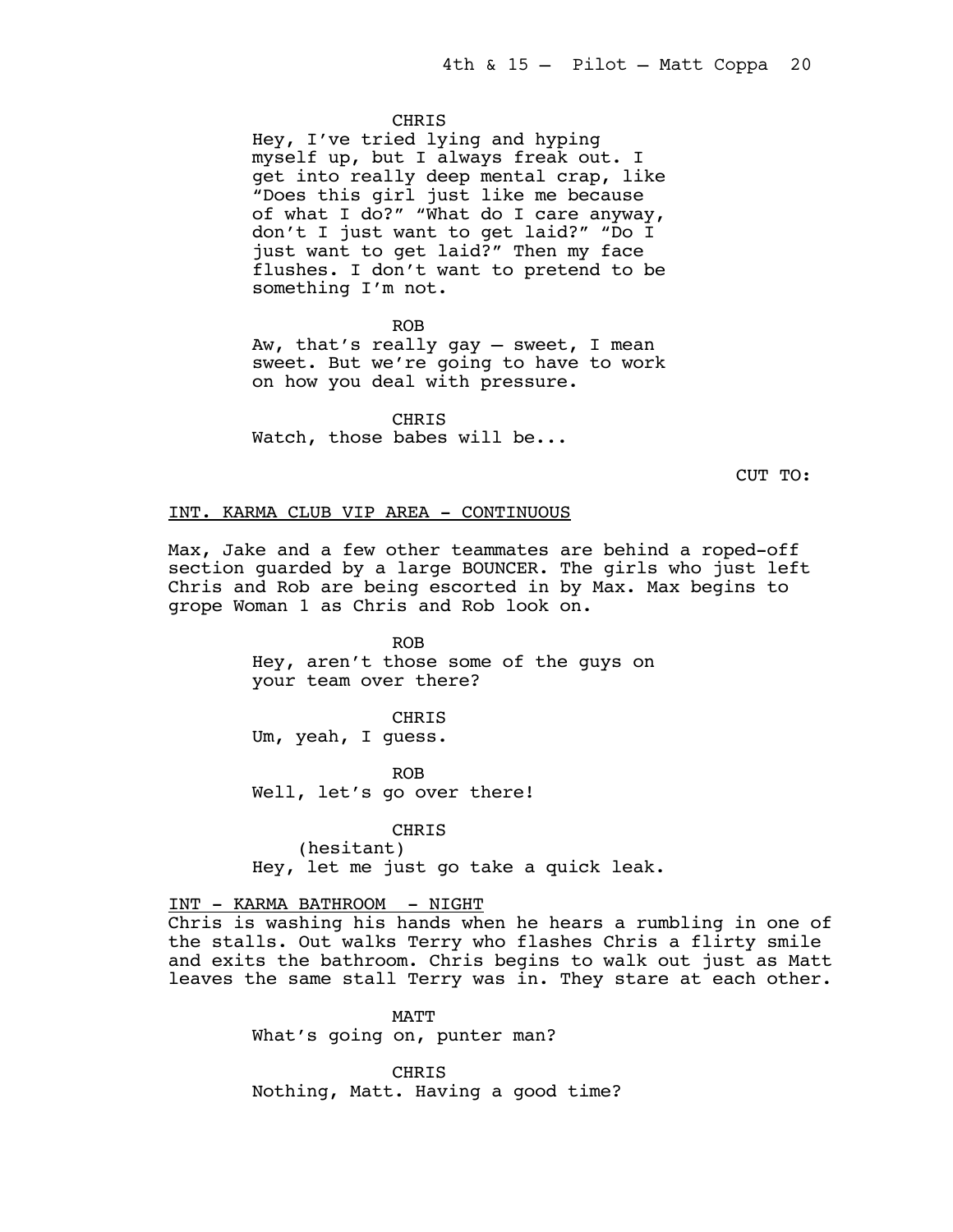Matt washes his hands, while Chris stares.

**MATT** Not too bad. Girls are kind of weak. What's up with the creepy looks?

CHRIS You know you can get into a lot of trouble doing that stuff here.

Matt rushes over to Chris and gets in his face.

MATT

What the hell are you talking about? Doing what?

CHRIS

Back off, man  $-$  I'm just trying to help. I saw that dude come out of the stall you were in. This is a public place. The press could get wind of that.

MATT You didn't see crap.

CHRIS Just be careful, they test for that stuff all the time now. Matt has a strange look on his face.

> **MATT** They test for what?

CHRIS What do you think?

MATT

STDs?

CHRIS No, not STDs. I mean, I'm sure they do but...

Chris' face lights up.

CHRIS (CONT'D) Oh crap, weren't you guys doing coke in there?

MATT I never touched a drug in my life.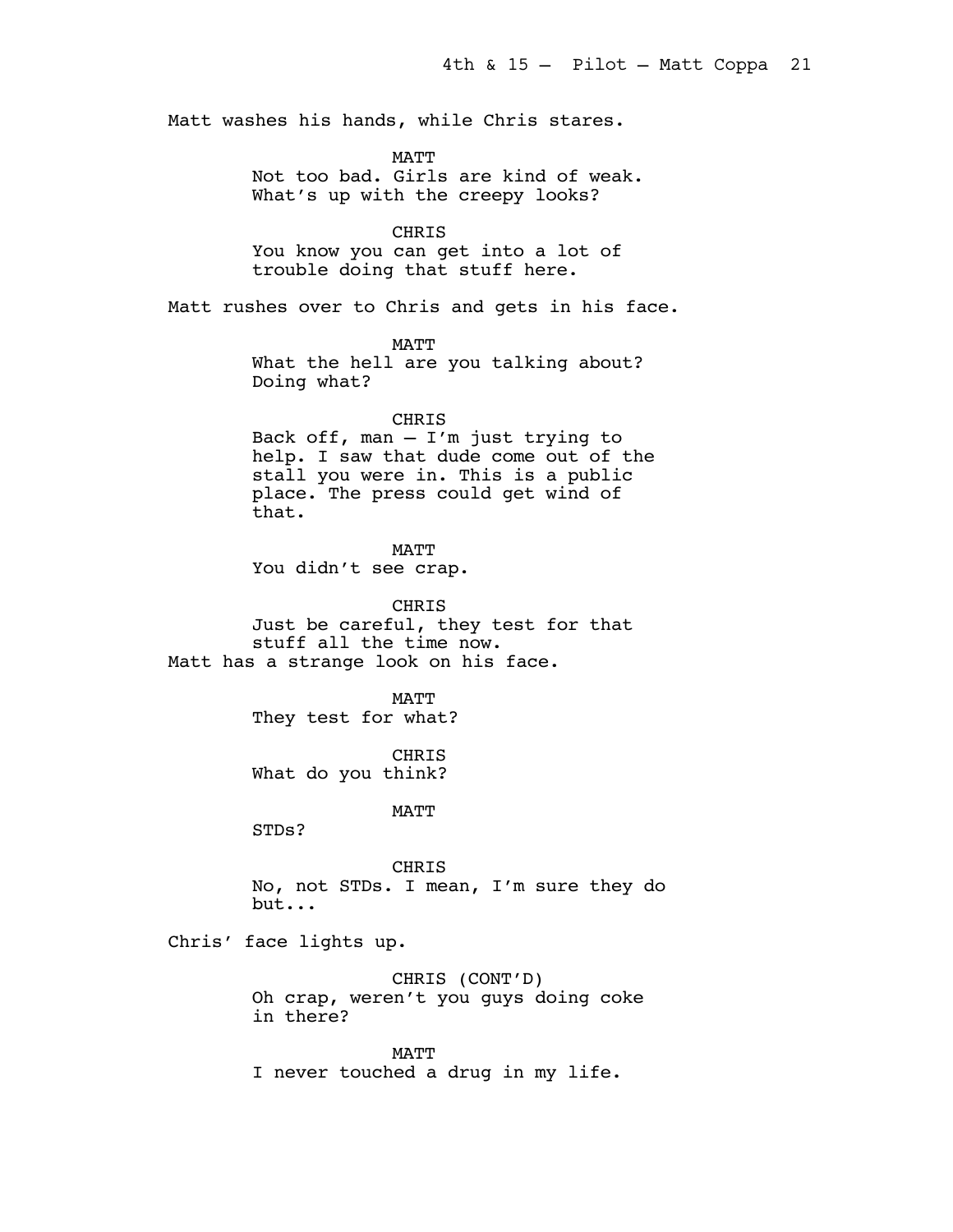CHRIS

So why are two guys hanging out in a bathroom stall together?

MATT Hey, screw you man, you're barely even a member of this team and I'm the number-one draft pick. No one's gonna listen to you...

Matt doubles over.

MATT (CONT'D)

No, no, no! The door begins to open, and Chris runs over to slam it shut.

CHRIS

Occupied.

# END OF ACT 2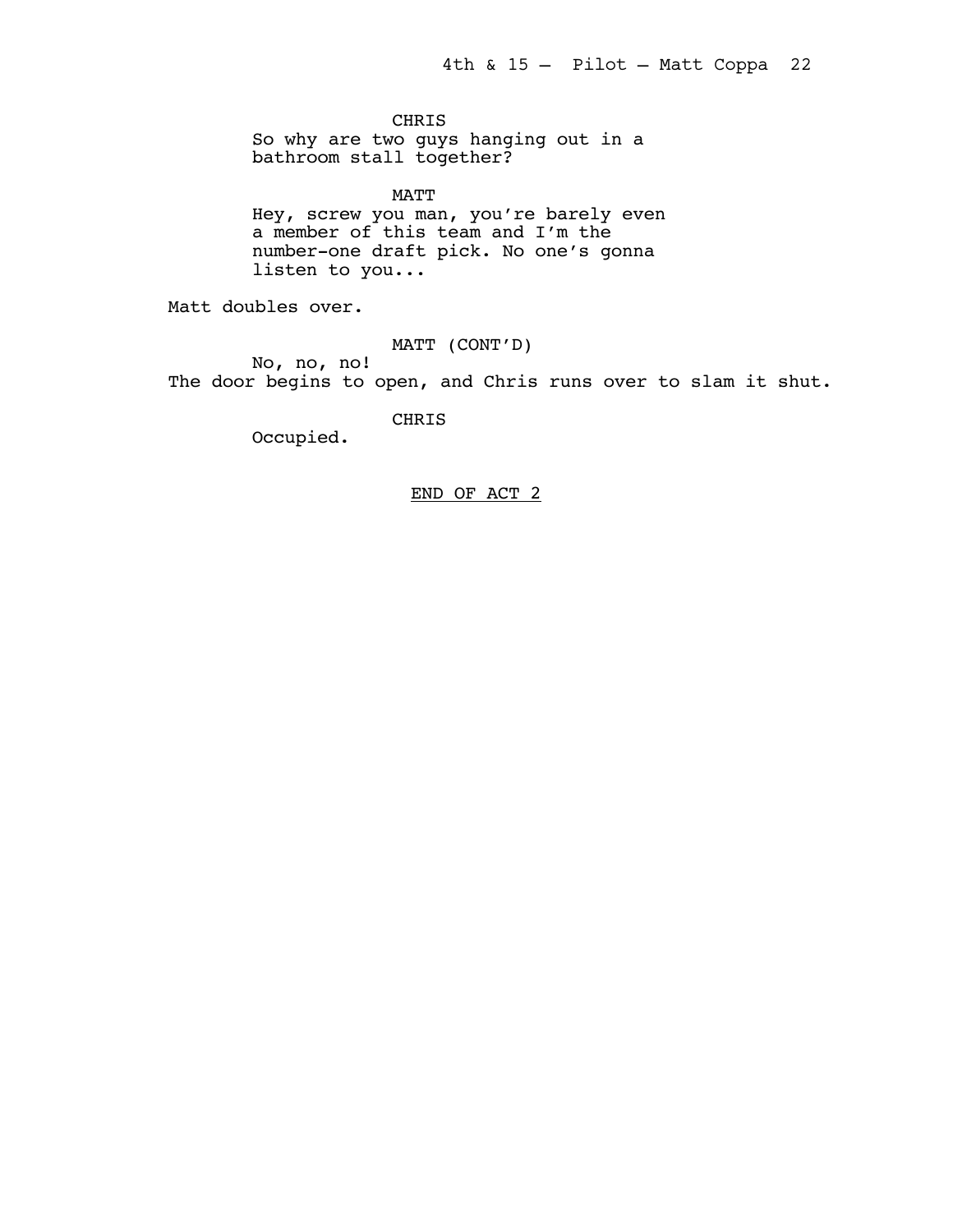# ACT THREE

FADE IN:

INT - KARMA BATHROOM - NIGHT Matt leans over the bathroom sink, Chris has his back against the door as someone BANGS on it.

> MATT What's the difference, let em in. You're gonna tell everyone anyway.

Matt dry heaves over the sink.

MATT (CONT'D) Even the hint of that on my rep and my pro career is over before I set foot on the field.

# CHRIS

I don't care who you're screwing. I'm here with my gay sister, for Chrissakes.

Matt looks up.

MATT Really? You're not going to say anything?

### CHRIS

No, but wow, you are one horrible closeted homo. Half the team is here and you hook up with another guy in the men's room? Do you want to get caught?

MATT

Hell, maybe I do. All the press and money — I thought college was a trip. I can't even concentrate during team meetings because I'm worried someone's suspicious.

CHRIS

That must really suck. But the way I see it, you have two choices.

MATT

I'm listening.

CHRIS Either live in the closet, or on the down low as you guys call it. (MORE)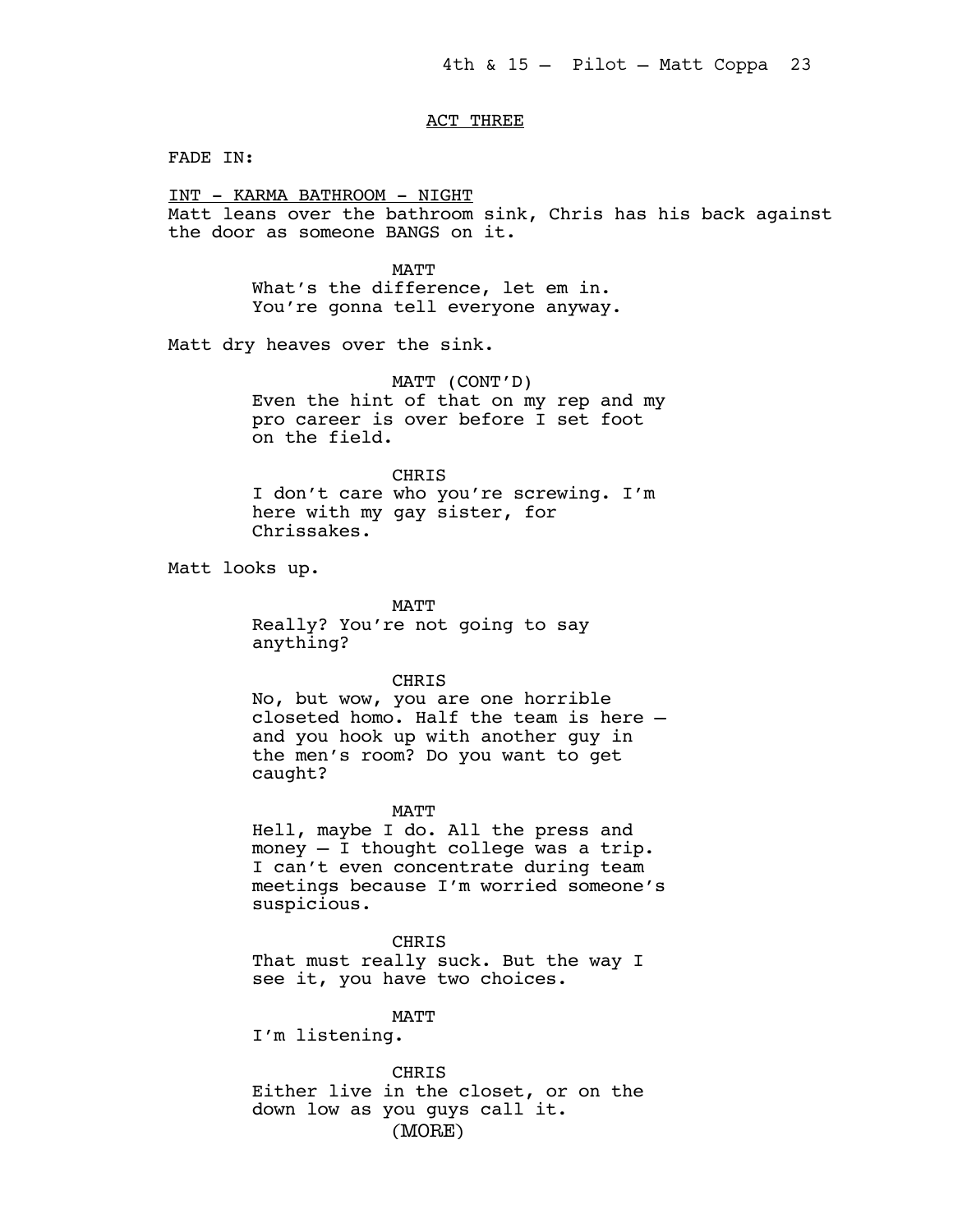# CHRIS (CONT'D)

Or come out hard, forgive the pun, and wear it like a badge of honor.

#### MATT

Is this the Lifetime Channel? Do you have any idea how tough fans, the league, the press, other teams — hell, worst of all our team — would react? I'd never be able to play again.

CHRIS

How's about choice number 3?

**MATT** 

You said there were two.

# CHRIS

Yeah, I just thought of a third. You start the season as the best back in the league. Then, after a few games, you have a big press conference and announce who you are. People will think it's heroic. So will I.

**MATT** 

(laughs) Boy, you really do have balls. Is that how you're dealing with your situation? Going all "glass half full" all the time?

CHRIS

Not really, but it's easier to give advice than to change your life around, know what I mean?

MATT

Punter McSlick, huh?

CHRIS Just don't try to kiss me.

#### MATT

That plan seems a little too cute, but thanks. Just promise me you'll keep it quiet.

#### CHRIS

You got it, man. Now when you're down puking let me buy you a Cosmo.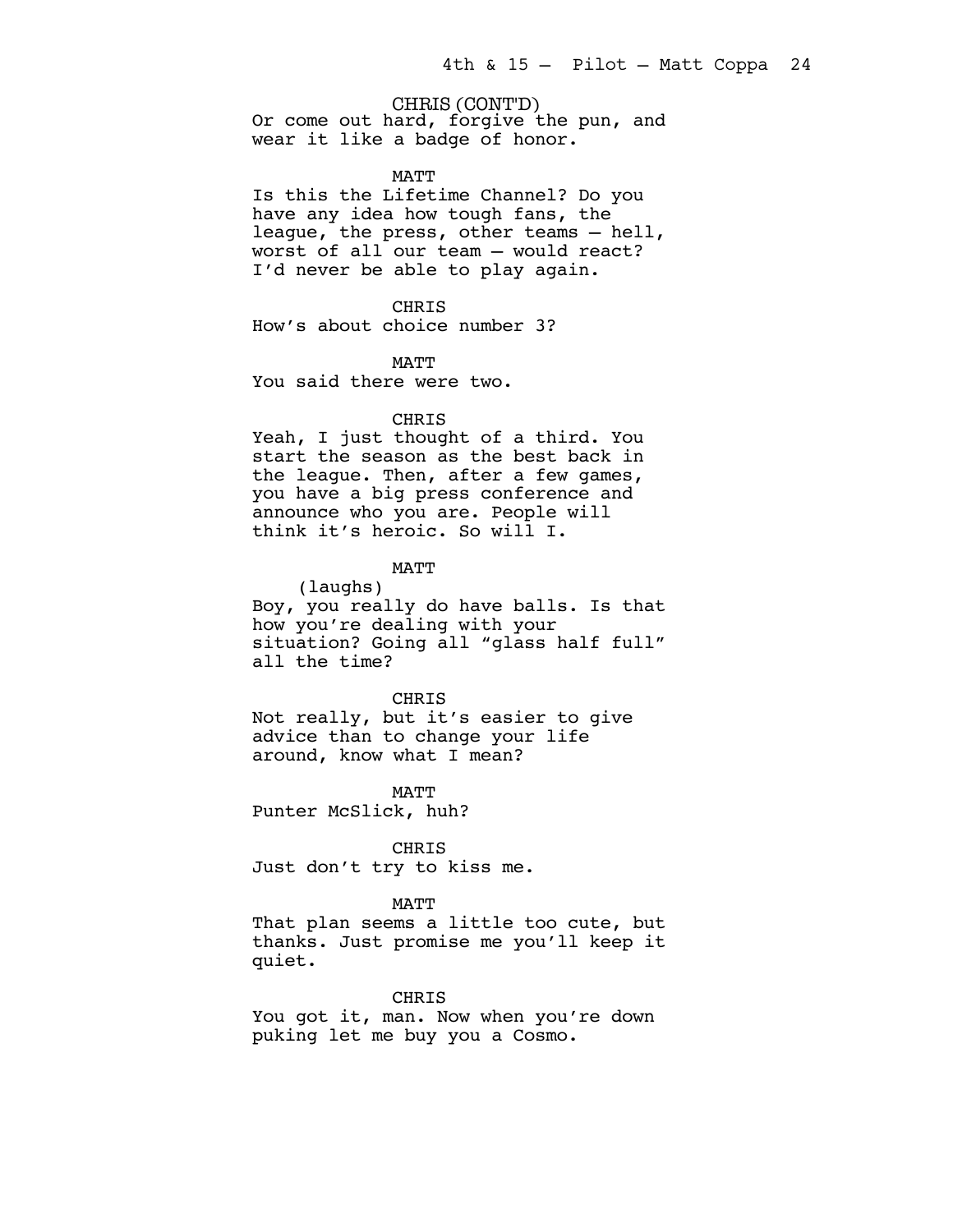INT - KARMA - NIGHT

Chris, Rob and Matt walk over to the entrance of the VIP section. The Bouncer stops them.

> BOUNCER Are you on the list?

CHRIS No, but I have a bunch of my teammates in there, Ryan and Pressure.

BOUNCER Oh, sorry, man, I didn't recognize you. What's your name?

CHRIS

Chris McCarthy.

Bouncer's smile fades.

BOUNCER

The punter?

# **CHRTS**

That's me.

Max and Jake walk up to the other side of the velvet rope, next to the bouncer. The girls are hanging all over them. There's also CROWE (27), a squat, tough looking guy.

> MAX So, what do we have here? Punter, how did you meet a woman as fine as this? (gestures to Rob) C'mon, honey, it's time you left this boy and come play with the big... (beat) ....boys.

Rob tries stifle a laugh.

JAKE Who is this, punter, your water girl?

CHRIS This is my sister, Roberta. She's crashing at my place. Roberta, this is Max and Jake.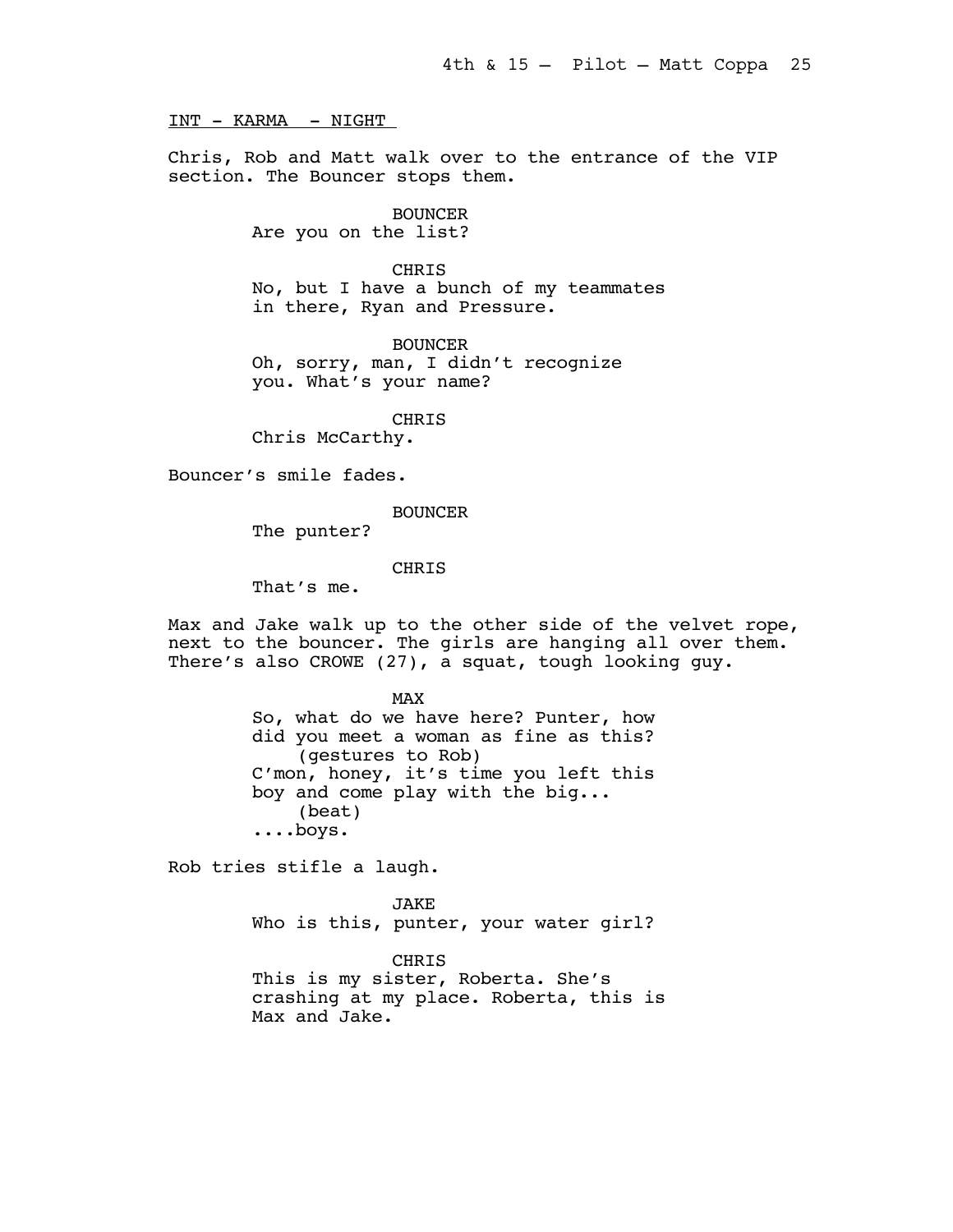### JAKE

Really, Roberta? Hey, little lady, the next time you come to this part of town, maybe you should put on some makeup and a dress or something. That way, you may just be able to get to this side of the rope.

# CHRIS

Jake, just let us in.

JAKE

Can't do it, punter. Too many people, some sort of fire regulation. Besides, we already got us a punter up in here.

Jake points to Crowe who walks over.

CROWE

Alright mates, what's the word?

JAKE

Hey Crowe, meet your competition.

CROWE

So you're the bloke I've heard so much about? Not much to ya.

CHRIS

Yeah, well you haven't seen me kick.

CROWE

No, but I've seen you fumble.

The whole VIP section starts laughing.

Jake waves at the bouncer to let in three random guys.

# JAKE

(to Matt) Not you either rook, you can hang with this special-teams loser at the Special Olympics.

CHRIS

That's messed up, man. I thought you guys were going to church.

MAX This is our church! We pray at the altar of almighty pussy!

Max high-fives Jake.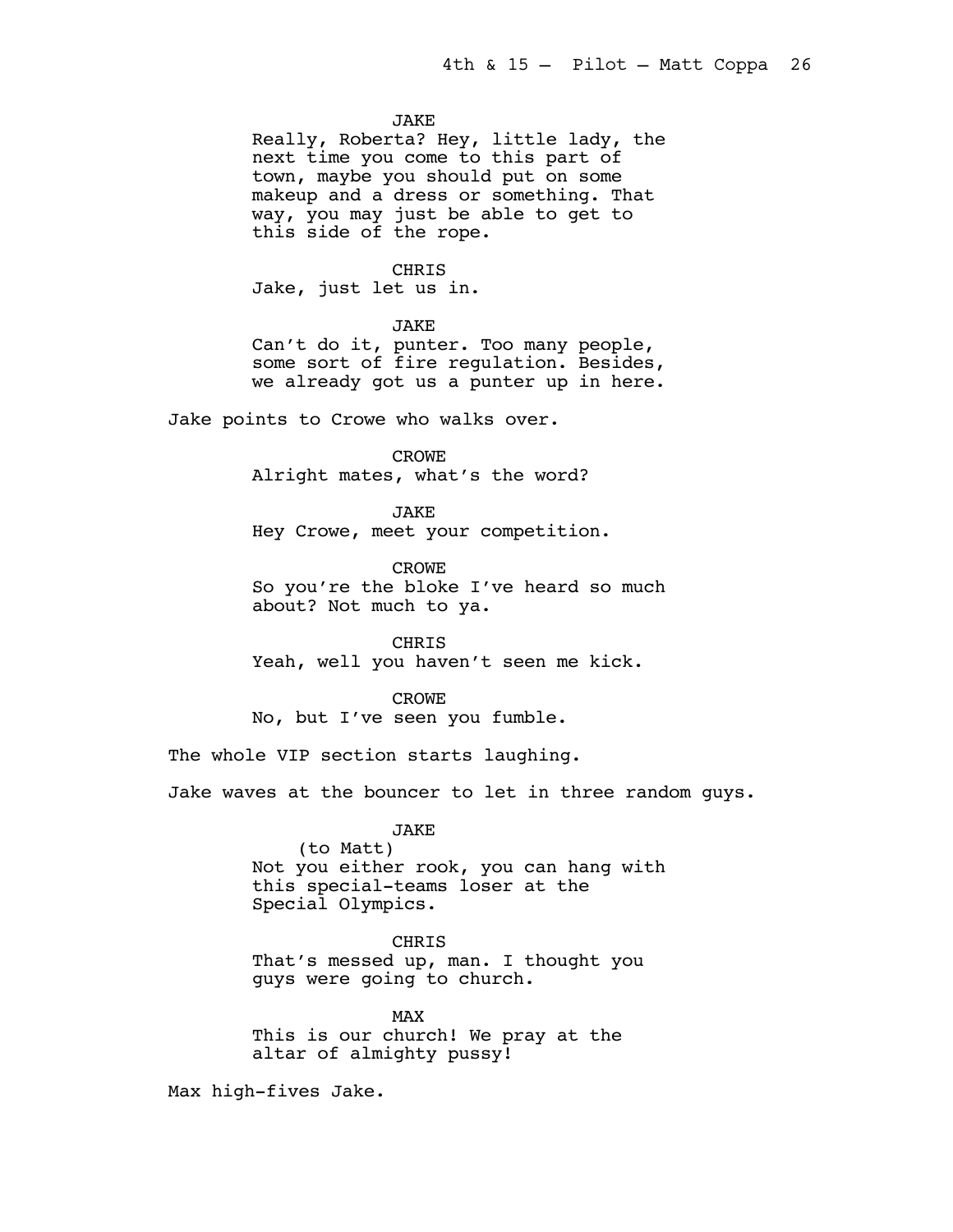MAX (CONT'D) Why don't you run away and let the real players have their fun?

Rob, annoyed, steps in.

ROB Are you guys drunk or just douchebags?

MAX Punter, you best tell this sister of yours to shut the hell up before I do something ungentlemanly.

CHRIS

Rob, chill out.

ROB

No, they have no right no treat you like this. They lost that New England game as much as you did.

JAKE

What the hell are you talking about? It was this doofus who screwed up.

ROB You had your worst game of the season. What was your QB rating, 59? And Pressure got penalized for 15 yards with a helmet-to-helmet with two minutes left. You guys were just as much at fault.

JAKE Why don't I show you who's at fault?

ROB What does that mean?

Jake screws up his face as he tries to think of a retort.

JAKE Screw you, dyke!

ROB Wow, I'm impressed. It took you longer to misfire with that one than your overtime interception against Cleveland.

JAKE

Ahhh!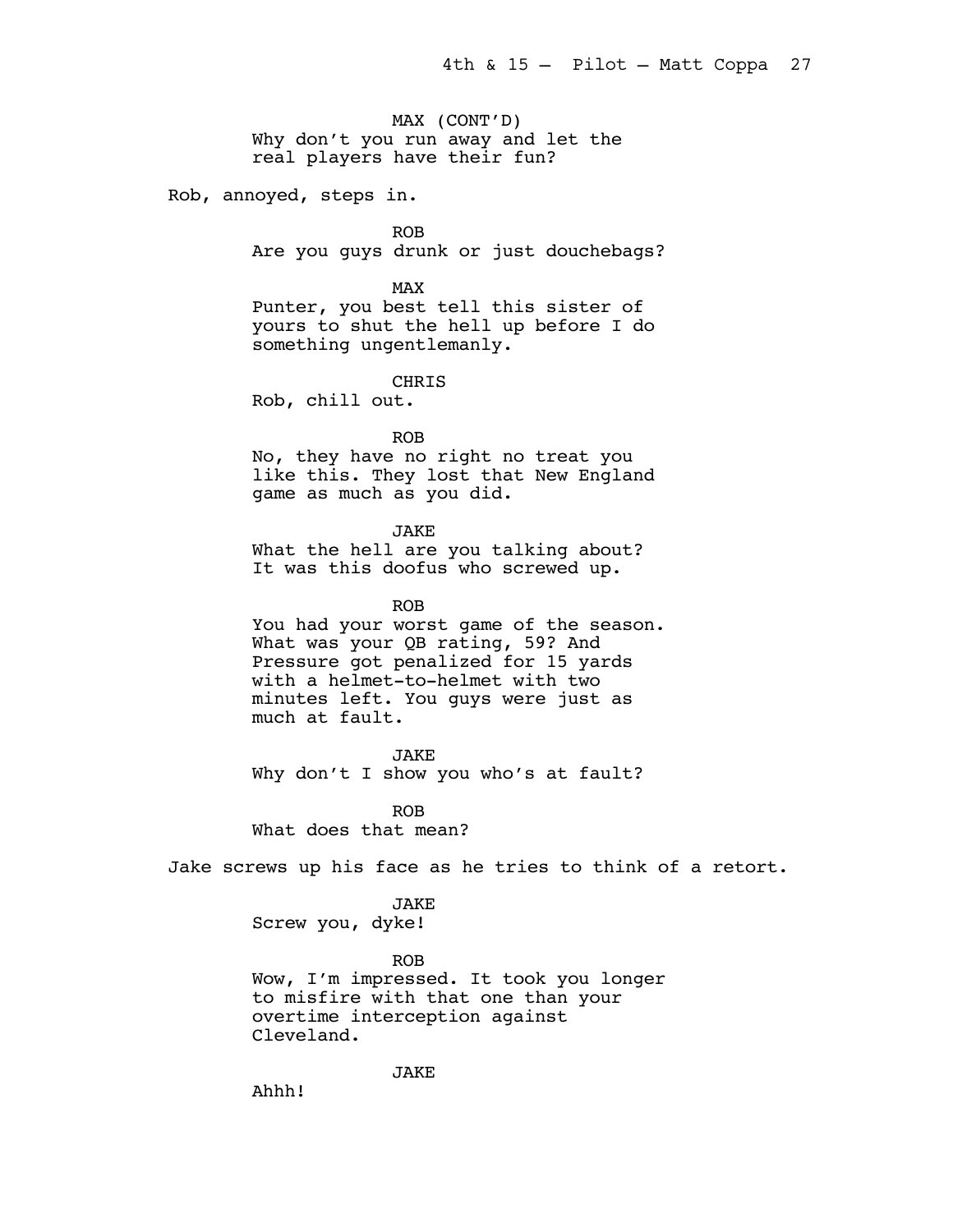Jake rushes at Rob from behind the velvet rope, but Chris makes a deft move to jump in front of Rob and push Jake in the chest. Jake falls back and trips comically on the rope.

Max goes after Chris but Rob trips Max up and he falls on Jake.

A bunch of onlookers whip out their camera phones. Bouncers and other patrons get into a scrum, and Chris, Rob and Matt sneak out in the confusion.

# EXT. KARMA CLUB SIDEWALK - NIGHT

Rob, Chris and Matt are doubled over and breathing heavily. They begin laughing.

> CHRIS Thanks. Now I'm really screwed.

ROB Bro, you're going to be fine. That needed to be done.

MATT Yeah I'm with the chick. Those guys are assholes.

# CHRIS

They're the biggest sports stars in town and make more money in a week than I did all of last season. At least until my sister-turned-manager gets me a deal with Under Armour because most 16-year-olds wanna wear the shirt the best punter who works at Walmart endorses.

ROB

Yeah, right. (beat) Hey, what if I could help you get deals?

CHRIS Yeah, let's start with Mercedes, then move on to Louis Vuitton.

ROB

I'm serious.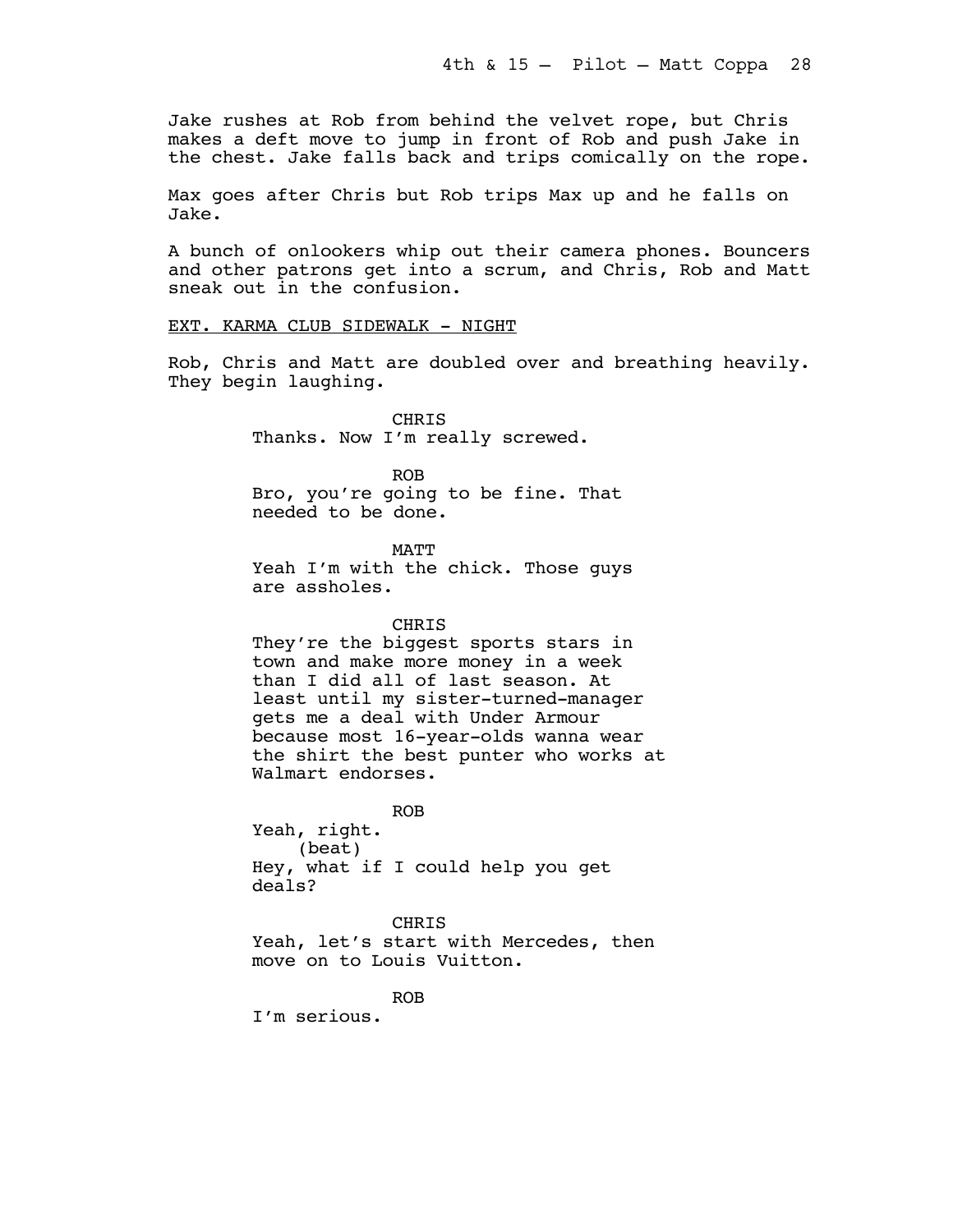#### **CHRIS**

How are you going to do that? I was lucky I kept my job today — who the hell knows if I'll still have it tomorrow? I'm the laughingstock of the UFL. Beside, you already have a job.

#### ROB

I don't know if you've read a newspaper in the last four years, but Lesbian couples are not buying starter homes in Park Slope nearly as much as they used to. And you know what? Pro athletes are a dime a dozen. You've got something most of those guys wish they had.

# CHRIS

Yeah, everyone hates me.

### ROB

No, everyone knows you. The only way you're going to conquer this thing is to get ahead of it, make fun of it along with everyone else. Let me at least give it a try.

MATT Hey man, that advice sounds familiar. Still stupid as shit but making a little more sense.

Chris looks at Rob, nods his head and extends his hand. They shake hands, then hug.

> ROB How's about you Matt? Need any representation?

#### MATT

Uhm, I don't mean to be an ass at this touching moment, but I've got a team at CAA so I'm cool. But you guys do your thing.

CHRIS

OK, business manager — what's next?

ROB

Let's get out of here. I know a great place to get a rub and tug.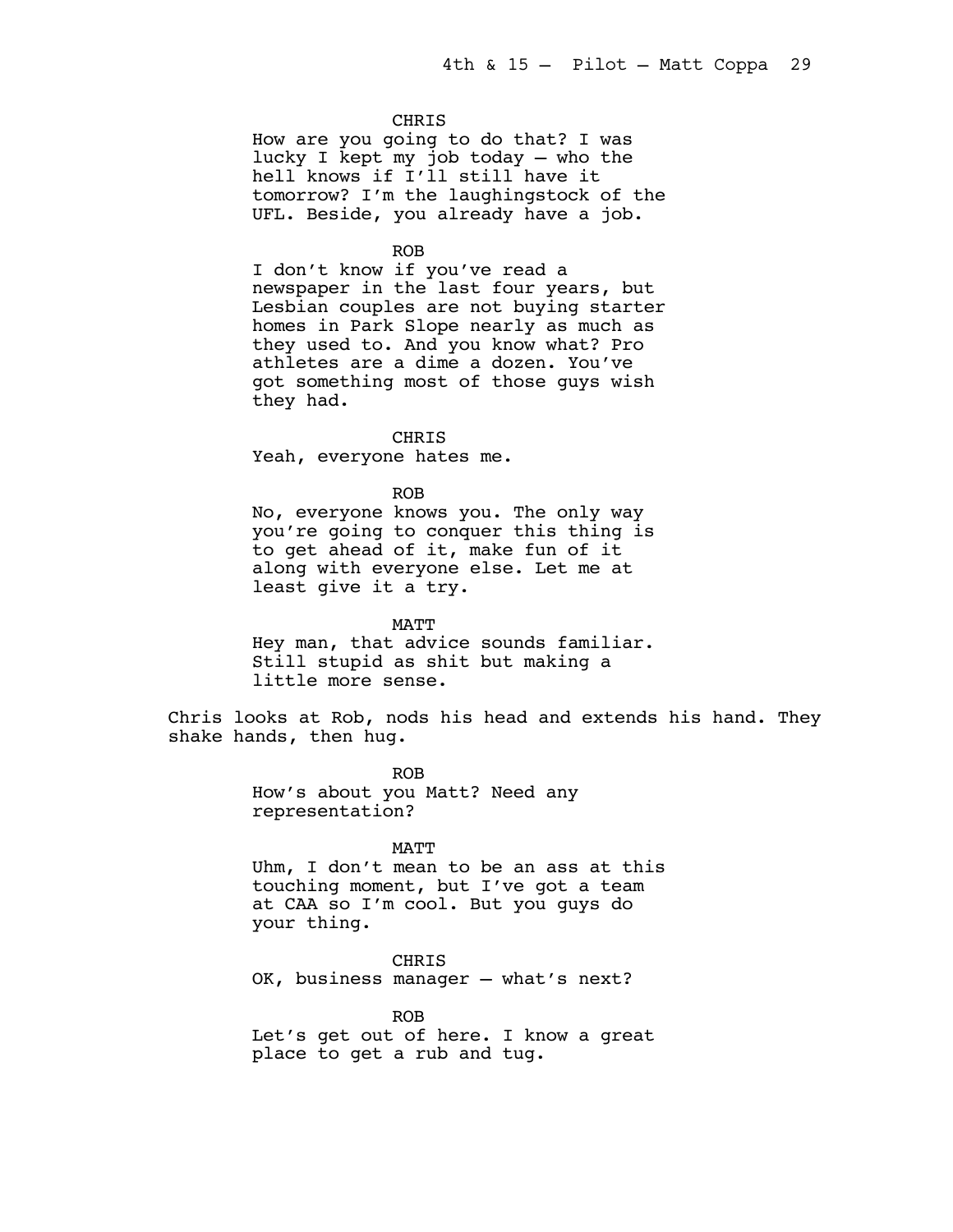Chris, Rob and Matt strut down the street to rocking music. A good looking couple pass by. Matt checks out the guy while Rob does the same to the girl.

# EXT. KNIGHTS PRACTICE FIELD - DAY

Several players run through drills while various coaches are yelling at them. Shot of players throwing balls, hitting tackling dummies and running formations. Chris, next to Crowe and Coach Connolly, makes a mediocre kick.

> COACH CONNOLLY C'mon, McCarthy, step into it.

CROWE Here's how to kick it mate.

Crowe takes the next rep and launches a great punt.

COACH CONNOLLY Beautiful, Crowe, that's the way to kick it.

Chris looks over and sees a throng of reporters talking to Jake. One of them holds up a copy of the *New York Post,* which has a shot of Chris pushing Jake from the night before on the front page with the headline "Cursed Kicker Punts Playa!" Jake is screaming at the media, gesticulating wildly towards Chris. Everyone on the field looks at Chris.

> COACH CONNOLLY (CONT'D) McCarthy, you're up.

SHOT: In slow motion, it's a virtual shot-for-shot recreation of Roy Hobbs' home run in *The Natural,* with the song from that scene, "The Final Game," playing.

The snapper squats down; sweat drips off Chris' brow; Chris calls "hike"; the ball travels to him; Chris catches the ball; Chris steps into it and the ball explodes off his foot; people look up in awe; photographers snap pictures; teammates start yelling; one coach mouths, "holy shit." The ball travels about 70 yards, and arcs gracefully before it crashes down in regular speed and hits Max Pressure, who's jogging in another practice field, square in the head, knocking him down. A cheer erupts in the stands.

> COACH JOHNSON (abruptly) What the hell is this crap!

Everyone comes to a stop as the seemingly magical moment is immediately exposed for what it is, a practice punt.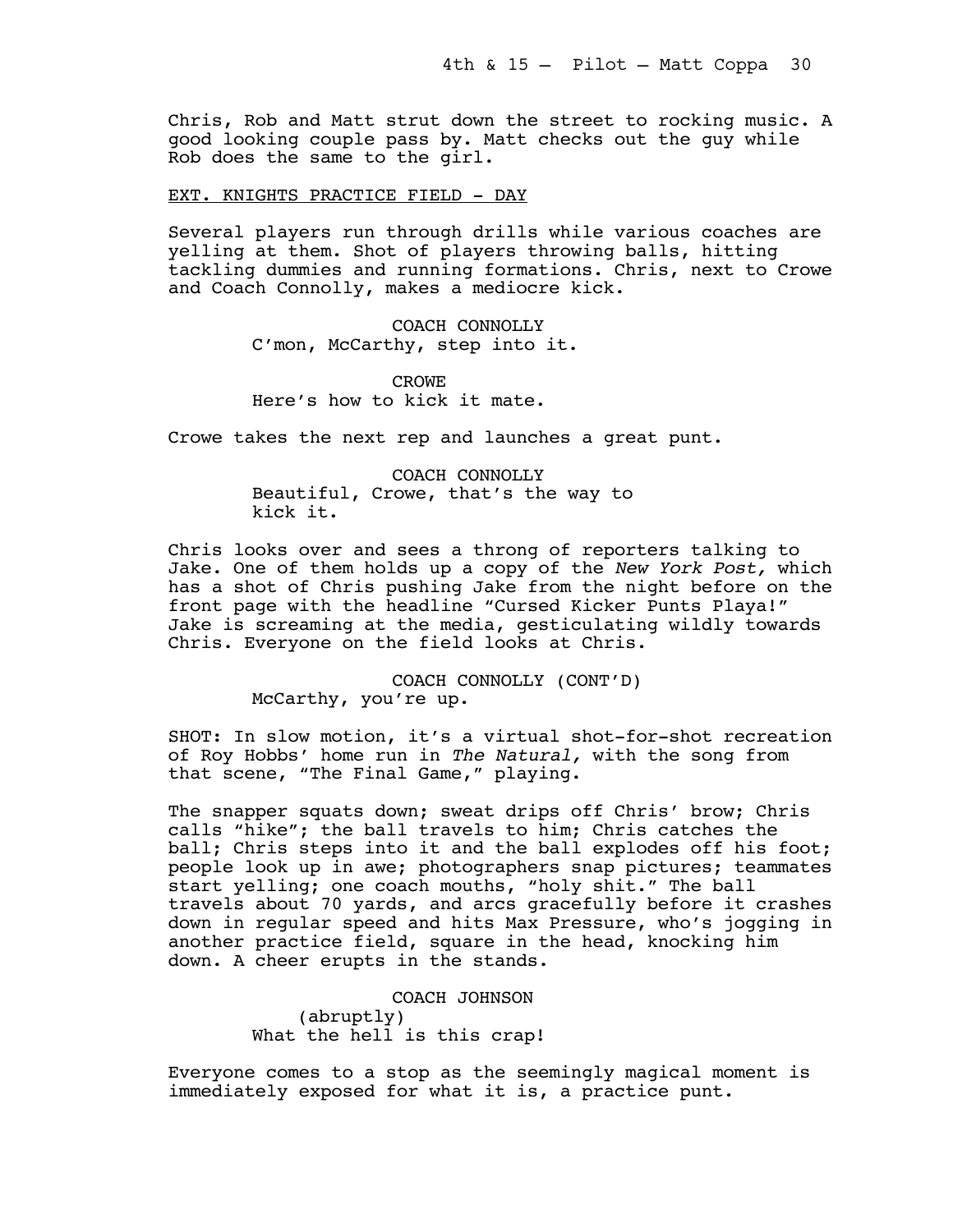The whole group continues doing what they were doing except for Max, who is still on the ground, knocked out.

> COACH JOHNSON (CONT'D) McCarthy, get your ugly Irish ass over here.

Chris jogs over.

COACH JOHNSON (CONT'D) So you like to go have a big whoop-dedo at the disco dance club, huh? Drinking your Crystal Light Champagne, grinding with the ladies, am I right?

CHRIS

Coach, I...

#### COACH JOHNSON

Shut up! If I have to see your mug in any newspaper for anything other than a coffin-corner directional punt in the final seconds of a game, your ass is out of here, feel me?

CHRIS

Yes, sir.

Coach Johnson gives him a scary look, raises an eyebrow and begins to smirk.

> COACH JOHNSON I'm glad you're finally listening to me, feel me?

# CHRIS

Yes, sir!

COACH JOHNSON Now keep practicing your footwork. First preseason game is in two weeks.

# CHRIS

Yes, sir.

Coach Johnson begins walking away, stops and turns.

COACH JOHNSON And McCarthy, that was one nice beaneating punt!

Chris smiles. Coach Connolly walks over.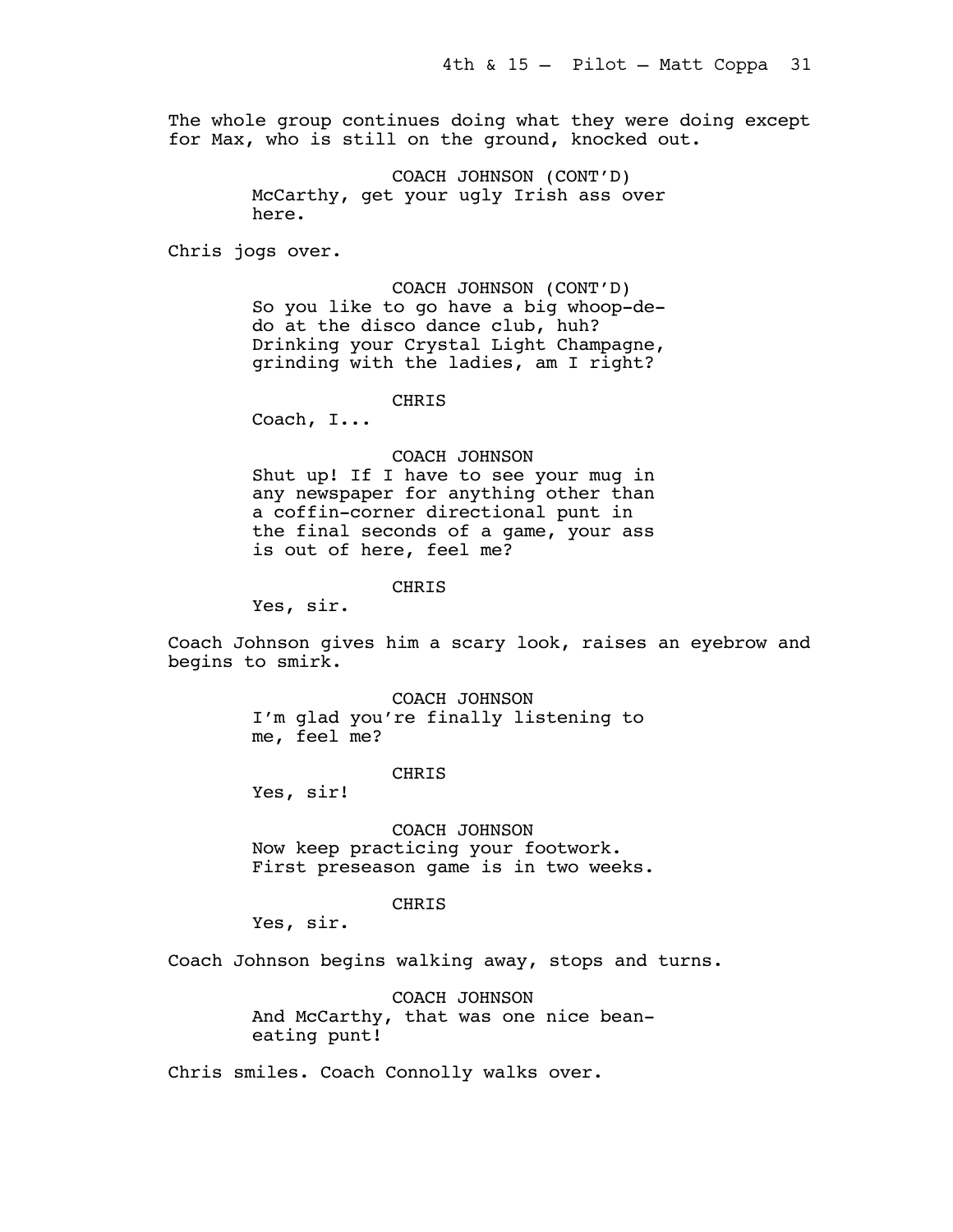COACH CONNOLLY McCarthy, get over here.

Coach Connolly brings Chris over to the side, out of everyone else's earshot.

> COACH CONNOLLY (CONT'D) How are you holding up?

CHRIS About as good as can be expected, coach. I'm fighting for my life over here.

COACH CONNOLLY Yeah, I know. But I want you to know I fought to keep you on this team.

CHRIS Yeah, Coach Johnson told me.

COACH CONNOLLY So there you go, you have a shot!

**CHRIS** 

Is that supposed to make me feel better? Do you have any idea what I've been through these past six months?

### COACH CONNOLLY

Chris, I'm sorry. I never thought that play wouldn't work, and I never wanted you to take the fall for something I called.

**CHRTS** 

I know.

COACH CONNOLLY It's just... (beat) ...when the play got busted, and Coach Johnson went nuts, I froze. I started thinking about the kids and the alimony. (beat) Next thing I know, he was screaming at you, and you didn't say anything, so...

CHRIS Coach, you brought me here. You've been like a father to me. I couldn't...